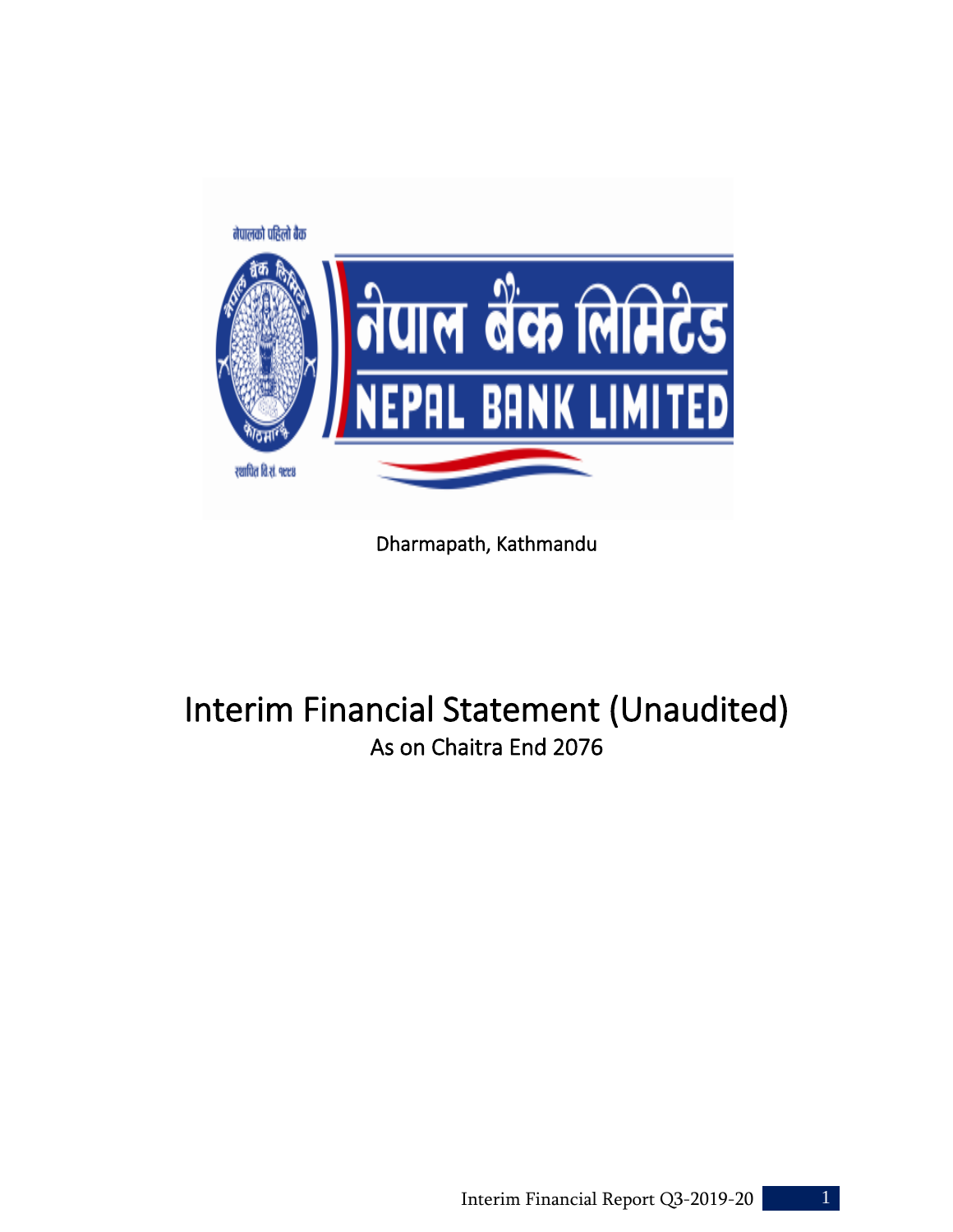

# **Condensed Statement of Financial Position (Quarterly)**

**As on Quarter ended Chaitra, 2076 (Mid April of 2020)**

*Figures in NPR* 

| <b>Assets</b>                                  | <b>This Quarter Ending</b> | <b>Immediate Previous Year</b><br><b>Ending</b> |
|------------------------------------------------|----------------------------|-------------------------------------------------|
| Cash and cash equivalent                       | 5,443,907,926              | 10,418,969,105                                  |
| Due from Nepal Rastra Bank                     | 3,234,235,126              | 10,178,321,131                                  |
| Placement with Bank and Financial Institutions | 6,518,242,200              | 5,427,675,000                                   |
| <b>Derivative Financial Instruments</b>        | 6,773,706,916              | 5,594,624,000                                   |
| <b>Other Trading Assets</b>                    |                            |                                                 |
| Loan and advances to B/FIs                     | 4, 161, 207, 733           | 3,303,280,250                                   |
| Loan and Advances to Customers                 | 101,678,606,123            | 92,421,637,259                                  |
| <b>Investment Securities</b>                   | 14,377,203,448             | 16,425,733,171                                  |
| <b>Current Tax Assets</b>                      | 1,128,932,039              | 991,499,066                                     |
| <b>Investment in Subsidiaries</b>              |                            |                                                 |
| <b>Investment</b> in Associates                |                            |                                                 |
| <b>Investment Property</b>                     | 106,599,851                | 113,306,614                                     |
| Property and Equipment                         | 11,955,088,850             | 11,828,221,794                                  |
| Goodwill and Intangible assets                 | 31,411,865                 | 25,993,659                                      |
| <b>Deferred Tax Assets</b>                     |                            |                                                 |
| <b>Other Assets</b>                            | 13,930,834,716             | 14,786,384,911                                  |
| <b>Total Assets</b>                            | 169,339,976,791            | 171,515,645,958                                 |
| <b>Liabilities</b>                             |                            |                                                 |
| Due to Bank and Financial Institutions         | 874,961,738                | 1,074,497,374                                   |
| Due to Nepal Rastra Bank                       | 29,957,969                 | 41,843,286                                      |
| <b>Derivative Financial Instruments</b>        | 6,871,551,374              | 5,504,430,000                                   |
| <b>Deposits from Customers</b>                 | 122,700,366,557            | 117,200,788,938                                 |
| <b>Borrowings</b>                              |                            | 950,000,000                                     |
| <b>Current Tax Liabilities</b>                 |                            |                                                 |
| Provisions                                     | 131,438,580                | 131,438,580                                     |
| <b>Deferred Tax Liabilities</b>                | 3,407,995,036              | 3,650,970,495                                   |
| <b>Other Liabilities</b>                       | 6,220,923,114              | 13,680,340,769                                  |
| Debt securities issued                         |                            |                                                 |
| <b>Subordinated Liabilities</b>                |                            |                                                 |
| <b>Total Liabilities</b>                       | 140,237,194,368            | 142,234,309,443                                 |
| <b>Equity</b>                                  |                            |                                                 |
| Share Capital                                  | 9,811,148,000              | 9,811,148,000                                   |
| <b>Share Premium</b>                           | 3,262,810,756              | 3,262,810,756                                   |
| <b>Retained Earnings</b>                       | 1,852,595,279              | 2,895,693,022                                   |
| Reserves                                       | 14,176,228,387             | 13,311,684,737                                  |
| Total equity attributable to equity holders    | 29, 102, 782, 423          | 29,281,336,515                                  |
| <b>Non-controlling interest</b>                |                            |                                                 |
| <b>Total Equity</b>                            | 29, 102, 782, 423          | 29, 281, 336, 515                               |
| <b>Total Liabilities and Equity</b>            | 169,339,976,791            | 171,515,645,958                                 |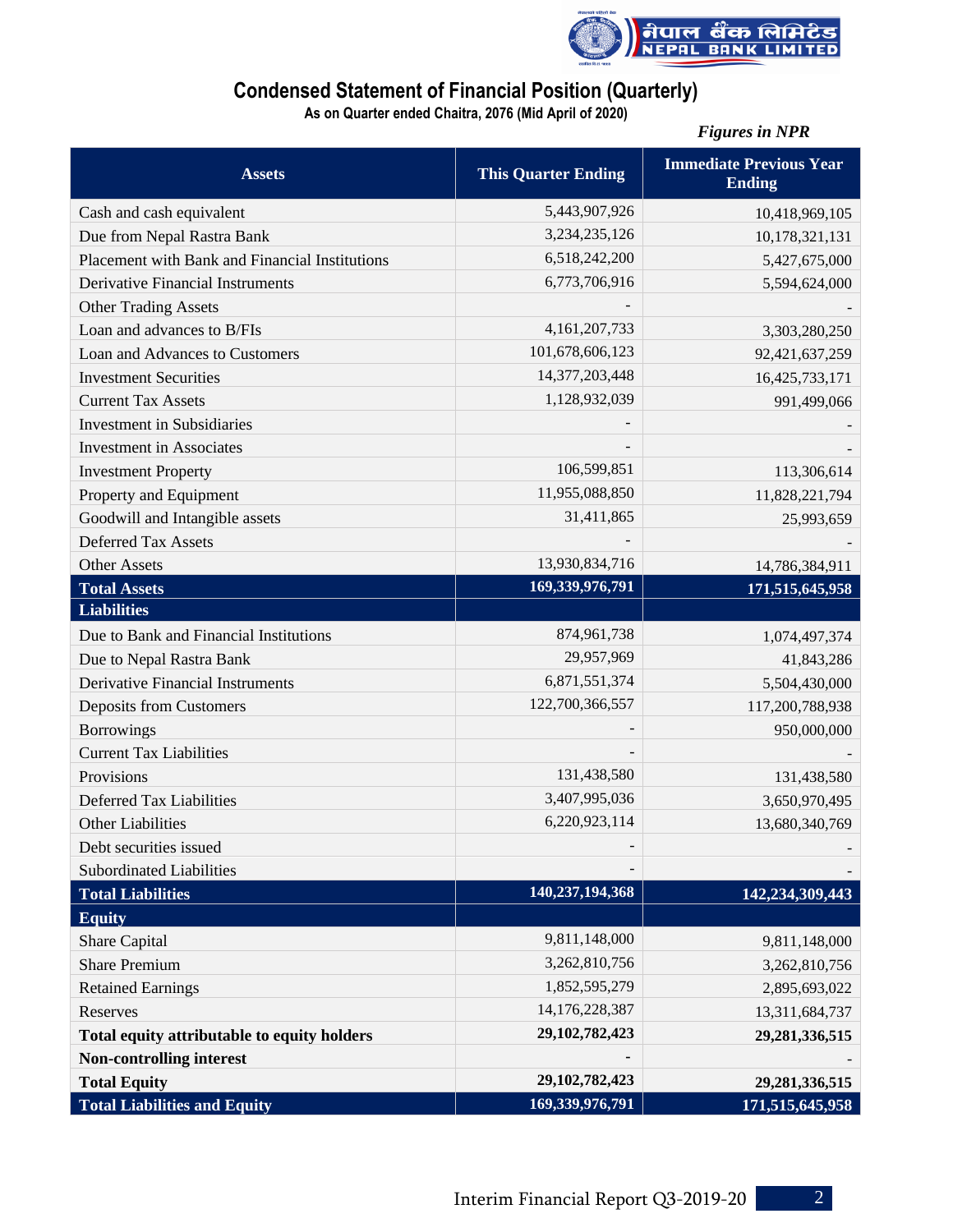

# **Condensed Statement of Profit or Loss For the Quarter Ended Chaitra 2076**

|                                        |                     |                                           |                                    | <b>Figures in NPR</b>              |  |  |
|----------------------------------------|---------------------|-------------------------------------------|------------------------------------|------------------------------------|--|--|
|                                        | <b>Current Year</b> |                                           | <b>Previous Year Corresponding</b> |                                    |  |  |
| <b>Particulars</b>                     | <b>This Quarter</b> | <b>Up to This</b><br><b>Quarter (YTD)</b> | <b>This Quarter</b>                | <b>Up to This Quarter</b><br>(YTD) |  |  |
| <b>Interest Income</b>                 | 2,930,975,406       | 8,672,690,255                             | 2,573,422,905                      | 7,576,021,705                      |  |  |
| Interest expense                       | 1,457,808,414       | 4,454,443,555                             | 1,015,416,455                      | 2,850,766,321                      |  |  |
| <b>Net Interest Income</b>             | 1,473,166,992       | 4,218,246,700                             | 1,558,006,450                      | 4,725,255,384                      |  |  |
| Fees and Commission Income             | 162,912,561         | 573,132,151                               | 167,668,645                        | 754,510,027                        |  |  |
| Fees and Commission Expense            | 21,828,177          | 67,864,799                                | 25,713,800                         | 65,736,497                         |  |  |
| Net fee and commission income          | 141,084,384         | 505,267,352                               | 141,954,845                        | 688,773,531                        |  |  |
| Net interest, fee and commission       | 1,614,251,376       | 4,723,514,052                             | 1,699,961,296                      | 5,414,028,915                      |  |  |
| Net trading income                     | 145,335,805         | 314,229,971                               | 97,622,368                         | 244,651,111                        |  |  |
| Other operating income                 | 85,004,614          | 200,830,813                               | 30,687,238                         | 163,952,528                        |  |  |
| <b>Total operating income</b>          | 1,844,591,795       | 5,238,574,835                             | 1,828,270,902                      | 5,822,632,554                      |  |  |
| Impairment charge/(reversal) for loans | 182,269,520         | 331,901,655                               | 244,102,050                        | 425,763,641                        |  |  |
| Net operating income                   | 1,662,322,276       | 4,906,673,181                             | 1,584,168,852                      | 5,396,868,913                      |  |  |
| <b>Operating Expenses</b>              |                     |                                           |                                    |                                    |  |  |
| Personnel Expense                      | 559,809,095         | 1,710,817,833                             | 671,513,200                        | 1,896,102,844                      |  |  |
| <b>Other Operating Expense</b>         | 129,289,027         | 421,417,532                               | 61,471,935                         | 282,210,924                        |  |  |
| Depreciation and Amortization          | 57, 355, 138        | 123,927,139                               | 40,312,122                         | 95,192,962                         |  |  |
| <b>Operating profit</b>                | 915,869,015         | 2,650,510,676                             | 810, 871, 594                      | 3,123,362,184                      |  |  |
| Non-operating Income                   | 18,953,729          | 229,507,615                               | 14,598,364                         | 75,676,635                         |  |  |
| Non-operating expense                  |                     |                                           |                                    |                                    |  |  |
| Profit before Income tax               | 934,822,744         | 2,880,018,291                             | 825,469,958                        | 3,199,038,818                      |  |  |
| Income tax Expenses                    |                     |                                           |                                    |                                    |  |  |
| <b>Current Tax</b>                     | 169,376,880         | 614,686,694                               | 230,792,886                        | 942,863,544                        |  |  |
| Deferred Tax                           | 121,259,576         | 268,748,446                               | 10,598,433                         | 10,598,433                         |  |  |
| Profit/(loss) for the period           | 644,186,288         | 1,996,583,151                             | 584,078,639                        | 2,245,576,841                      |  |  |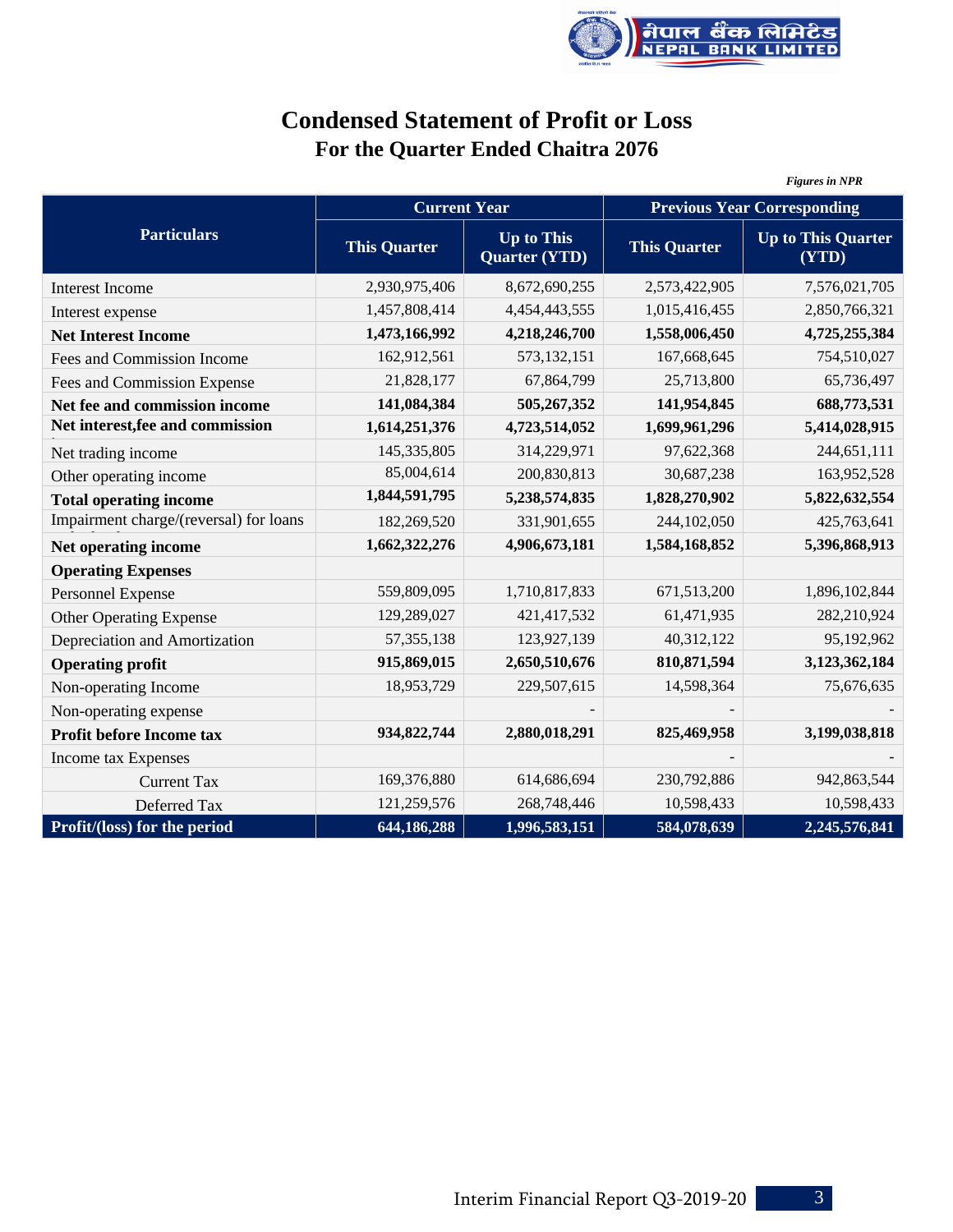

# Notes to The Financial Statements

- 1. Above financial Statements are prepared in accordance with the Nepal Financial Reporting Standards (NFRS) and certain carve-outs as issued by ICAN.
- 2. These figures may vary with the audited figures at the instance of external auditor and regulator.
- 3. Figures have been regrouped and rearranged wherever necessary.
- 4. Loans and advances consist of accrued interest receivable net of interest suspense and have been presented in net of any impairment charges. Impairment charge on loans and advances have been taken as calculated as per NRB directives using carve out no. 5 issued by Institute of Chartered Accountants of Nepal (ICAN) being higher of impairment charge calculated as per NAS 39.
- 5. Loans and advances to customers include loan to customers and Loan to Employees which have been measured at amortized cost.
- 6. The provision for Defined Benefit Obligations and leave has been adjusted as per management assumption.
- 7. Personnel Expenses include employee bonus provision and amortization of the Deferred employee benefits of subsidized loans provided as per Employee byelaws of the bank.
- 8. NFRS adjustments which are subject to regulatory adjustment as per NRB directives have been shown as regulatory adjustments.
- 9. Other comprehensive income includes the fair value changes of Investment and losses on employee benefits net of tax.
- 10. The bonus share (15% of share capital) as proposed by BOD has been approved by the AGM dated 2076/09/25 but the effect of the same has not been incorporated in the above financial because the legal proceedings relating to the increment in authorized capital has not been completed yet. Had the effect been given the EPS would be 23.97.
- 11. On the basis of NRB Circular dated 2076/12/16 interest income has been reduced for the 10% rebate to be provided to the applicable monthly/quarterly interest amount related to the loan installment amount which are due at Chaitra end 2076 and are paid by the end of Chaitra end 2076.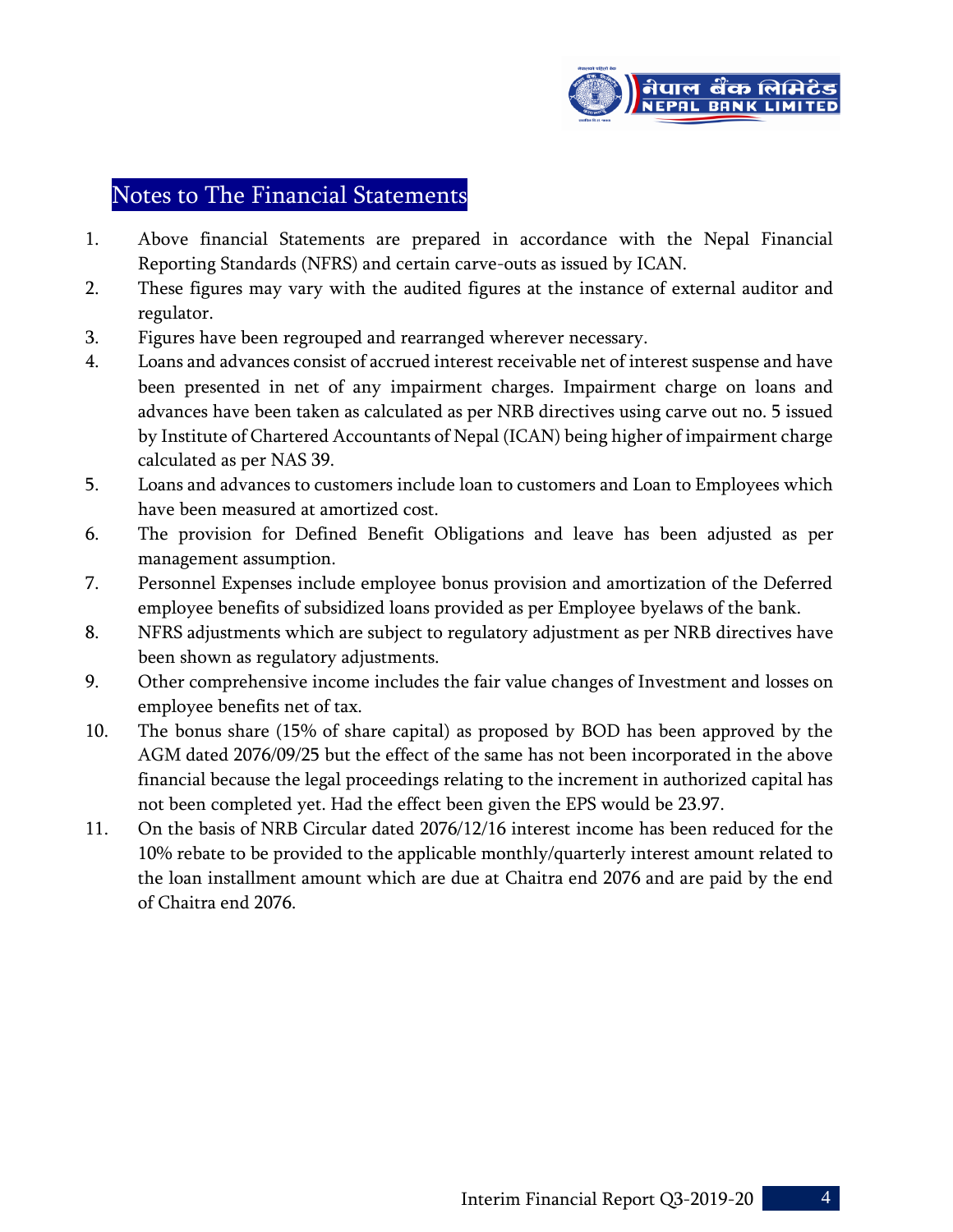

# **Statement of Comprehensive Income**

 **For the Quarter ended Chaitra, 2076 (Mid-April of 2020)**

|                                                        |                                                                                                |                                                                  |                     |                                    | <b>Figures in NPR</b>                     |  |  |
|--------------------------------------------------------|------------------------------------------------------------------------------------------------|------------------------------------------------------------------|---------------------|------------------------------------|-------------------------------------------|--|--|
|                                                        |                                                                                                |                                                                  | <b>Current Year</b> | <b>Previous Year Corresponding</b> |                                           |  |  |
|                                                        | <b>Particulars</b>                                                                             | <b>Up to This</b><br><b>This Quarter</b><br><b>Quarter (YTD)</b> |                     | <b>This Quarter</b>                | <b>Up to This</b><br><b>Quarter (YTD)</b> |  |  |
|                                                        | <b>Profit or Loss for the Period</b>                                                           | 644,186,288                                                      | 1,996,583,151       | 584,078,639                        | 2,245,576,841                             |  |  |
|                                                        | <b>Other Comprehensive Income</b>                                                              |                                                                  |                     |                                    |                                           |  |  |
| a                                                      | Items that will not be reclassified to<br><b>Profit or Loss</b>                                |                                                                  |                     |                                    |                                           |  |  |
|                                                        | Gains / (Losses) from investment in<br>equity instruments measured at fair<br>value            | (199, 680, 417)                                                  | (430, 746, 348)     | (248,007,871)                      | (349, 136, 496)                           |  |  |
|                                                        | Gains / (Losses) on revaluation                                                                |                                                                  |                     |                                    |                                           |  |  |
|                                                        | Actuarial Gains / (Losses) on defined<br>benefit plans                                         | (1,225,000,000)                                                  | (1,275,000,000)     |                                    |                                           |  |  |
|                                                        | Income tax relating to above items                                                             | 574,119,747                                                      | 511,723,904         | 74,402,361                         | 104,740,948.85                            |  |  |
|                                                        | Net other Comprehensive Income<br>that will not be reclassified to Profit<br>or Loss           | (850, 560, 670)                                                  | (1,194,022,443)     | (173,605,510)                      | (244, 395, 547)                           |  |  |
| $\mathbf b$                                            | Items that are or may be reclassified<br>to Profit or Loss                                     |                                                                  |                     |                                    |                                           |  |  |
|                                                        | Gains (Losses) on cash flow hedge                                                              |                                                                  |                     |                                    |                                           |  |  |
|                                                        | Exchange gains (Losses) (arising from<br>translating financial assets of foreign<br>operation) |                                                                  |                     |                                    |                                           |  |  |
|                                                        | Income tax relating to above items                                                             |                                                                  |                     |                                    |                                           |  |  |
|                                                        | Net other Comprehensive Income<br>that are or may be reclassified to<br><b>Profit or Loss</b>  |                                                                  |                     |                                    |                                           |  |  |
| $\mathbf c$                                            | Share of other<br>comprehensive<br>income of associate accounted as<br>per equited method      |                                                                  |                     |                                    |                                           |  |  |
|                                                        | Other Comprehensive income for                                                                 |                                                                  |                     |                                    |                                           |  |  |
|                                                        | the period, net of income tax                                                                  | (850, 560, 670)                                                  | (1,194,022,443)     | (173, 605, 510)                    | (244, 395, 547)                           |  |  |
| Comprehensive income for the<br><b>Total</b><br>period |                                                                                                | (206, 374, 382)                                                  | 802,560,708         | 410, 473, 129                      | 2,001,181,293                             |  |  |
|                                                        | Profit attributable to:                                                                        |                                                                  |                     |                                    |                                           |  |  |
|                                                        | Equity shareholder of the bank                                                                 | (206, 374, 382)                                                  | 802,560,708         | 410,473,129                        | 2,001,181,293                             |  |  |
|                                                        | Non-controlling interest                                                                       |                                                                  |                     |                                    |                                           |  |  |
| <b>Total</b>                                           |                                                                                                | (206, 374, 382)                                                  | 802,560,708         | 410,473,129                        | 2,001,181,293                             |  |  |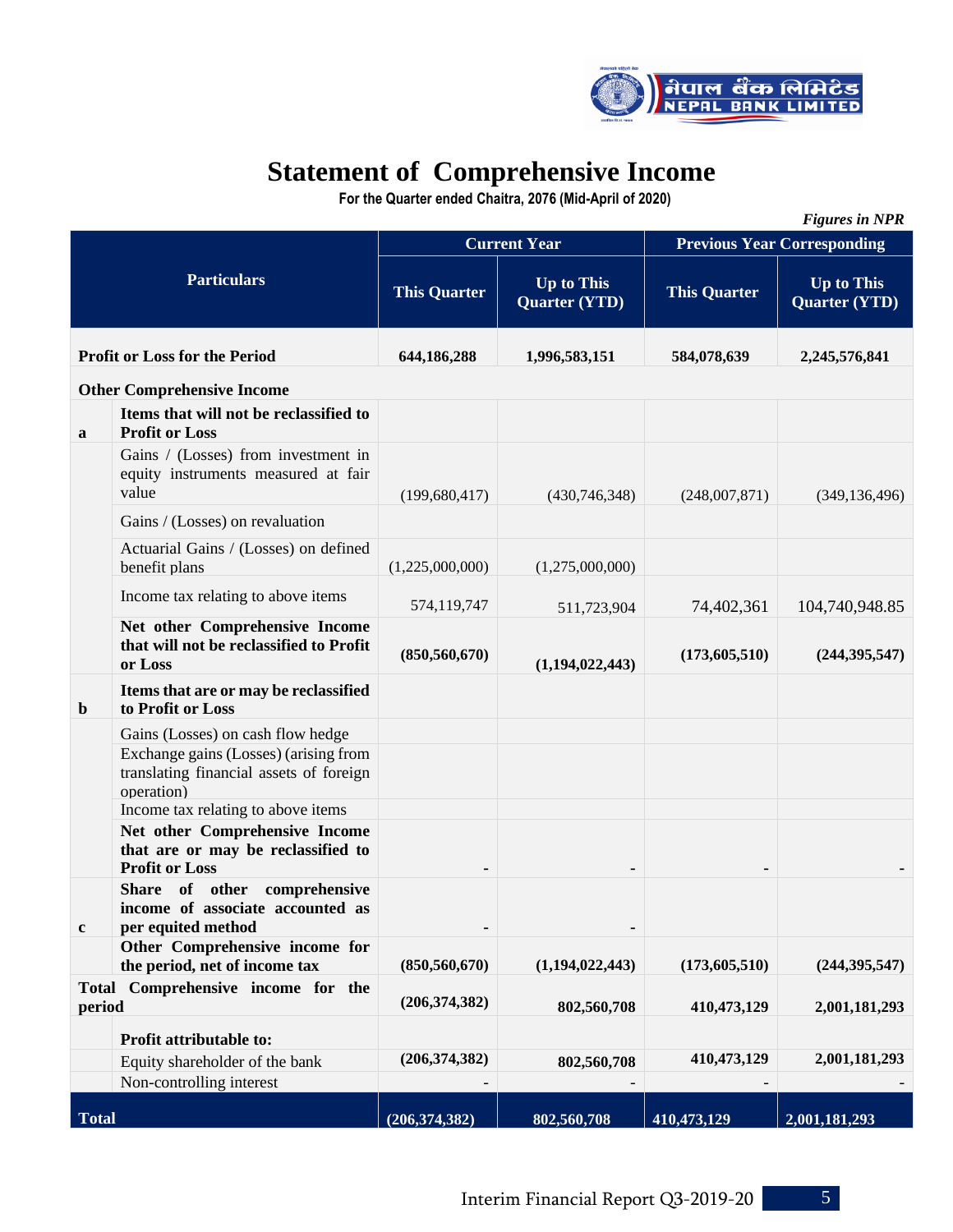

# Ratios as per NRB Directive

|                                            |                               | <b>Current Year</b>                          | <b>Previous Year</b><br>Corresponding |                                           |  |
|--------------------------------------------|-------------------------------|----------------------------------------------|---------------------------------------|-------------------------------------------|--|
| <b>Particulars</b>                         | <b>This</b><br><b>Quarter</b> | <b>Up to This</b><br><b>Quarter</b><br>(YTD) | <b>This</b><br>Quarter                | <b>Up to This</b><br><b>Quarter (YTD)</b> |  |
| <b>Earning Per share</b>                   |                               |                                              |                                       |                                           |  |
| <b>Basic Earnings Per Share</b>            |                               | 27.13                                        |                                       | 30.52                                     |  |
| Annualized Basic Earnings Per Share        |                               | 27.13                                        |                                       | 30.52                                     |  |
| Diluted Earnings per share                 |                               | 27.13                                        |                                       | 30.52                                     |  |
| <b>Ratio as per NRB Directives</b>         |                               |                                              |                                       |                                           |  |
| Ratios as per NRB Directives               |                               |                                              |                                       |                                           |  |
| Capital fund to RWA                        |                               | 15.90%                                       |                                       | 17.02%                                    |  |
| Non-Performing Loan (NPL) to total<br>loan |                               | 2.64%                                        |                                       | 2.71%                                     |  |
| Total Loan Loss provision to Total NPL     |                               | 119.46%                                      |                                       | 118.30%                                   |  |
| <b>Cost of Funds</b>                       |                               | 4.91%                                        |                                       | 4.11%                                     |  |
| Credit to Deposit Ratio                    |                               | 73.65%                                       |                                       | 74.32%                                    |  |
| <b>Base Rate</b>                           |                               | 7.49%                                        |                                       | 6.92%                                     |  |
| <b>Interest Rate Spread</b>                |                               | 4.49%                                        |                                       | 5.50%                                     |  |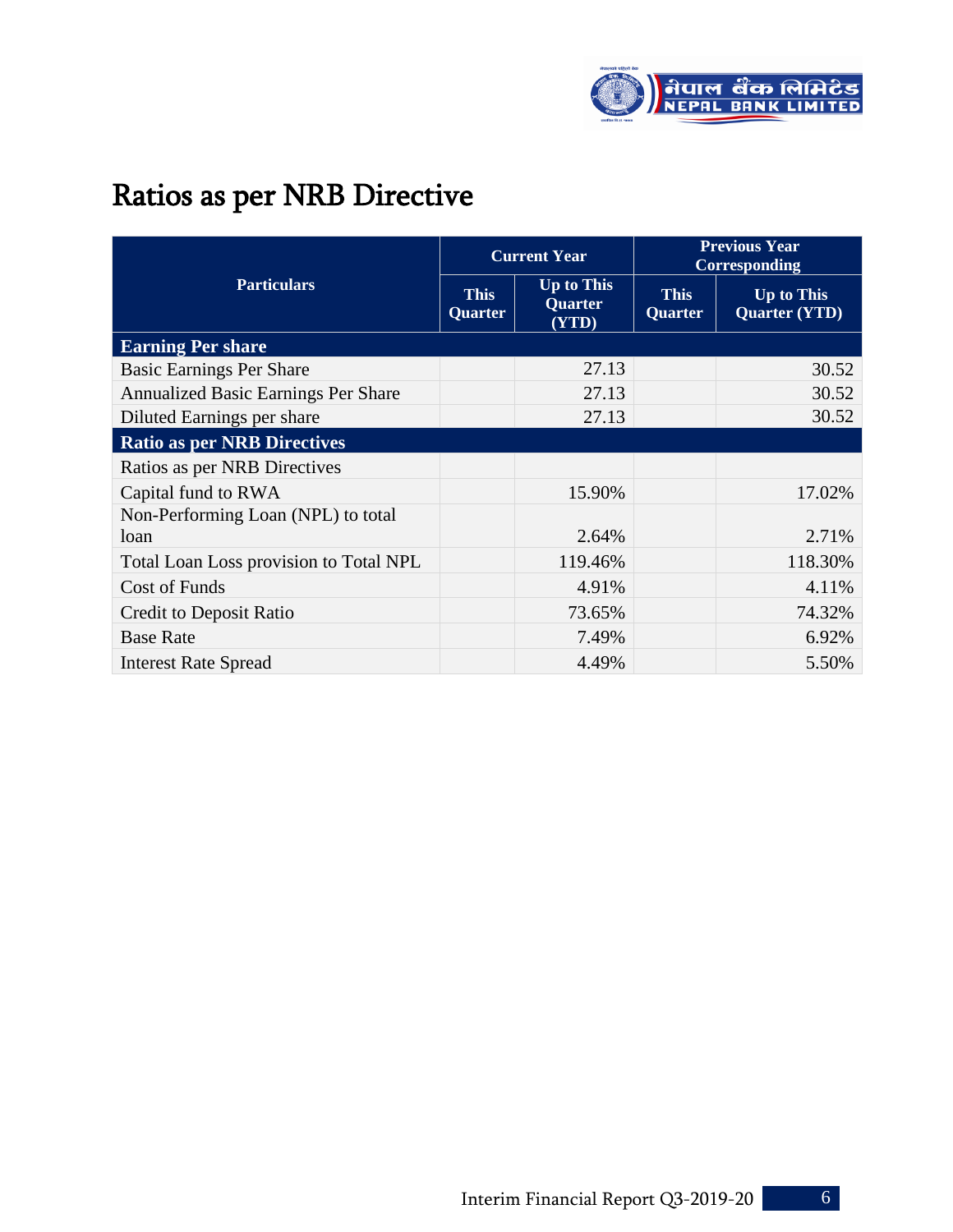

# **Statement of Distributable Profit or Loss**

# **For the Quarter Ended Chaitra 2076**

|                                                                    | <b>Figures in NPR</b> |
|--------------------------------------------------------------------|-----------------------|
| <b>Particulars</b>                                                 | <b>Amount</b> (Rs)    |
| Net Profit for the quarter ended Chaitra 2076                      | 1,996,583,151         |
| 1. Appropriations                                                  |                       |
| 1.1 Profit required to be appropriated to statutory reserve        | 413,246,260           |
| a. General Reserve                                                 | 399,316,630           |
| b. Capital Redemption Reserve                                      |                       |
| c. Exchange Fluctuation Fund                                       |                       |
| d. Corporate Social Responsibity Fund                              | 13,397,316            |
| e. Employees Training Fund                                         | 532,314               |
| f. Other                                                           |                       |
| 1.2 Profit required to be transfer to Regulatory Reserve           | 1,645,319,833         |
| a. Transfer to Regulatory Reserve                                  | 1,650,014,567         |
| b. Transfer from Regulatory Reserve                                | (4,694,734)           |
| Net Profit for quarter end Chaitra 2076 available for distribution | (61, 982, 942)        |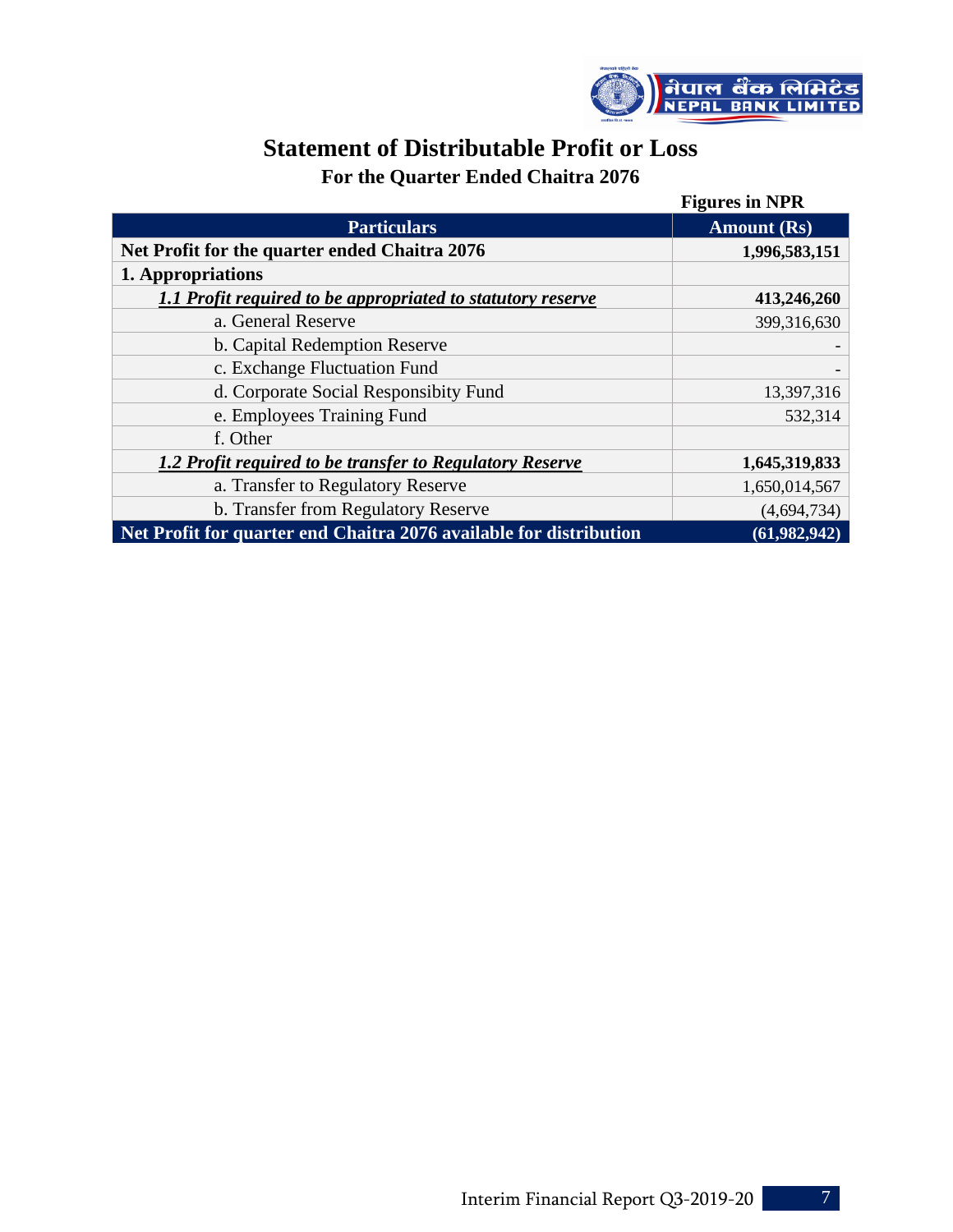

# **Condensed Consolidated Statement of Changes in Equity**

**For the Quarter ended chaitra, 2076 (Mid April of 2020)** *Figures in NPR*

# **Attributable to equity holders of the Bank**

| <b>Particulars</b>                                      | Share<br>Capital | Share<br>premium | General<br>reserve         | <b>Exchange</b><br>squalisation<br>ē | <b>Regulatory</b><br>Reserve | alue<br>ve<br>j.<br>⋗<br>Fair<br>Rese | Revaluation<br>Reserve | Retained<br>earning | Other<br>reserve         | Total                            | trolling<br>ontrollin<br>interest | Total equity    |
|---------------------------------------------------------|------------------|------------------|----------------------------|--------------------------------------|------------------------------|---------------------------------------|------------------------|---------------------|--------------------------|----------------------------------|-----------------------------------|-----------------|
| <b>Balance at 1st Shrawan 2075</b>                      | 8,042,662,200    | 82,491,502       | 3,904,177,042   86,786,914 |                                      | 2,589,021,283                | 2,298,882,970                         | 7,743,591,321          | (437, 190, 857)     |                          | $(1,388,773,509)$ 22,921,648,867 |                                   | 22,921,648,867  |
| Profit for the year                                     |                  |                  |                            |                                      |                              |                                       |                        | 2,596,736,045       |                          | 2,596,736,045                    |                                   | 2,596,736,045   |
| Other comprehensive income, net of tax                  |                  |                  |                            |                                      |                              | (260, 949, 524)                       |                        |                     | (928, 978, 926)          | (1,189,928,451)                  |                                   | (1,189,928,451) |
| Total Comprehensive income for the year                 |                  |                  |                            |                                      |                              | (260, 949, 524)                       |                        | 2,596,736,045       | (928, 978, 926)          | 1,406,807,594                    |                                   | 1,406,807,594   |
| Transfer to reserve during the year                     |                  |                  | 519,347,209                |                                      |                              |                                       |                        | 732,072,834         | 43,729,822               | 1,295,149,865                    |                                   | 1,295,149,865   |
| Transfer from reserve during the year                   |                  |                  |                            |                                      | (1,295,149,865)              |                                       |                        | 4,075,000           | $\sim$                   | (1,291,074,865)                  |                                   | (1,291,074,865) |
| Transactions with owners, directly recognised in equity |                  |                  |                            |                                      |                              |                                       |                        |                     |                          |                                  |                                   |                 |
| share issued                                            | 1,768,485,800    | 3,180,319,254    |                            |                                      |                              |                                       |                        |                     | $\overline{\phantom{0}}$ | 4.948.805.054                    |                                   | 4,948,805,054   |
| Share based payment                                     |                  |                  |                            |                                      |                              |                                       |                        |                     |                          |                                  |                                   |                 |
| Dividends to equity holders                             |                  |                  |                            |                                      |                              |                                       |                        |                     |                          |                                  |                                   |                 |
| Bonus shares issued                                     |                  |                  |                            |                                      |                              |                                       |                        |                     |                          |                                  |                                   |                 |
| Cash dividend paid                                      |                  |                  |                            |                                      |                              |                                       |                        |                     |                          |                                  |                                   |                 |
| Other                                                   |                  |                  |                            |                                      |                              |                                       |                        |                     |                          |                                  |                                   |                 |
| Total contributions by and distributions                | 1,768,485,800    | 3,180,319,254    | 519,347,209                |                                      | (1,295,149,865)              | $\blacksquare$                        | $\blacksquare$         | 736,147,834         | 43,729,822               | 4,952,880,054                    |                                   | 4,952,880,054   |
| Balance at 31st Asadh 2076                              | 9,811,148,000    | 3,262,810,756    | 4,423,524,251              | 86,786,914                           | 1,293,871,418                | 2,037,933,446                         | 7,743,591,321          | 2,895,693,022       |                          | $(2,274,022,613)$ 29,281,336,515 |                                   | 29,281,336,515  |

| Balance at 1st Shrawan 2076                             | 9,811,148,000 | 3,262,810,756  | 4,423,524,251 86,786,914 | 1,293,871,418 | 2,037,933,446            | 7,743,591,321  | 2,895,693,022   |                          | $(2,274,022,613)$ $29,281,336,515$ | 29, 281, 336, 515 |
|---------------------------------------------------------|---------------|----------------|--------------------------|---------------|--------------------------|----------------|-----------------|--------------------------|------------------------------------|-------------------|
| Comprehensive income for the year                       |               |                |                          |               |                          |                |                 |                          |                                    |                   |
| Profit for the year                                     |               |                |                          |               |                          |                | 1,996,583,151   | $\blacksquare$           | 1,996,583,151                      | 1,996,583,151     |
| Other comprehensive income, net of tax                  |               |                |                          |               | (301, 522, 443)          |                |                 | (892,500,000)            | (1,194,022,443)                    | (1,194,022,443)   |
| Total Comprehensive income for the year                 |               | ۰              |                          |               | (301, 522, 443)          | $\blacksquare$ | 1,996,583,151   | (892,500,000)            | 802,560,708                        | 802,560,708       |
| Transfer to reserve during the year                     |               |                |                          |               |                          |                | (2,058,566,093) | $\overline{\phantom{a}}$ | (2,058,566,093)                    | (2,058,566,093)   |
| Transfer from reserve during the year                   |               |                | 399,316,630              | 1,645,319,833 |                          |                |                 | 13,929,630               | 2,058,566,093                      | 2,058,566,093     |
| Transactions with owners, directly recognised in equity |               |                |                          |               |                          |                |                 |                          |                                    |                   |
| share issued                                            |               |                |                          |               |                          |                |                 |                          |                                    |                   |
| Share based payment                                     |               |                |                          |               |                          |                |                 |                          |                                    |                   |
| Dividends to equity holders                             |               |                |                          |               |                          |                |                 |                          |                                    |                   |
| Bonus shares issued                                     |               |                |                          |               |                          |                |                 |                          |                                    |                   |
| Cash dividend paid                                      |               |                |                          |               |                          |                | (981, 114, 800) |                          | (981, 114, 800)                    | (981, 114, 800)   |
| Other                                                   |               |                |                          |               |                          |                |                 |                          |                                    |                   |
| Total contributions by and distributions                |               | $\blacksquare$ | 399,316,630              | 1,645,319,833 | $\overline{\phantom{a}}$ | $\blacksquare$ | (3,039,680,893) | 13,929,630               | (981, 114, 800)                    | (981, 114, 800)   |
| <b>Balance at Chaitra End 2076</b>                      | 9.811.148.000 | 3.262.810.756  | 4,822,840,881 86,786,914 | 2,939,191,251 | 1,736,411,003            | 7,743,591,321  | 1,852,595,279   |                          | $(3,152,592,983)$ 29,102,782,423   | 29, 102, 782, 423 |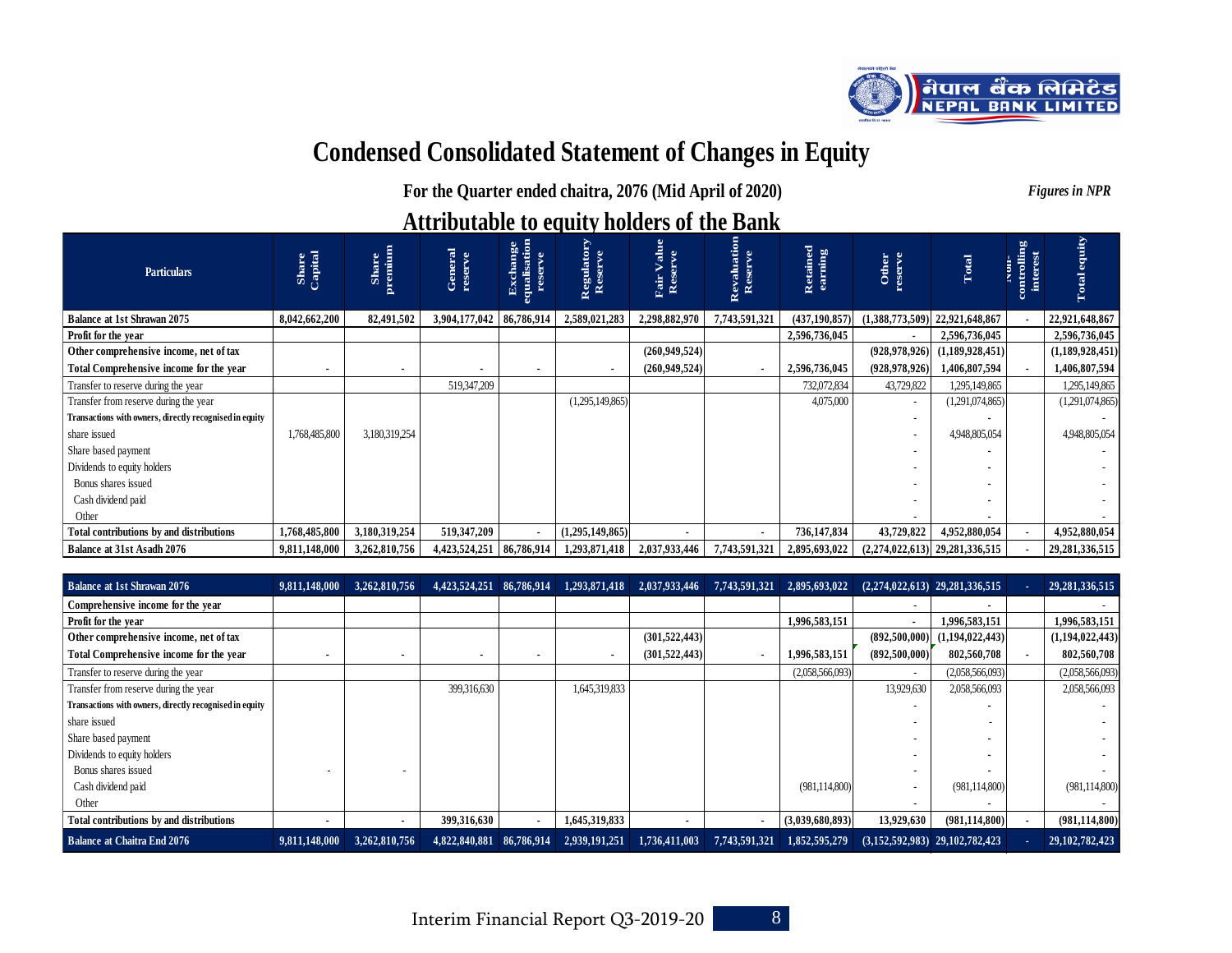

# **Statement of Cash Flows**

# **For the period (From Shrawan 1, 2076 to Chaitra 30, 2076) ended Chaitra 30, 2076** *Figures in NPR*

| <b>Particulars</b>                                                         | <b>Up to This Quarter</b> | <b>Corresponding Previous</b><br><b>Year Upto This Quarter</b> |  |  |  |
|----------------------------------------------------------------------------|---------------------------|----------------------------------------------------------------|--|--|--|
| <b>CASH FLOWS FROM OPERATING</b><br><b>ACTIVITIES</b>                      |                           |                                                                |  |  |  |
| Interest received                                                          | 7,590,526,587             | 7,427,859,092                                                  |  |  |  |
| Fees and other income received                                             | 573, 132, 151             | 754,510,027                                                    |  |  |  |
| Dividend received                                                          |                           |                                                                |  |  |  |
| Receipts from other operating activities                                   | 744,568,398               | 492,099,971                                                    |  |  |  |
| Interest paid                                                              | (4,454,443,555)           | (2,850,766,321)                                                |  |  |  |
| Commission and fees paid                                                   | (67, 864, 799)            | (65, 736, 497)                                                 |  |  |  |
| Cash payment to employees                                                  | (1,710,817,833)           | (1,842,947,726)                                                |  |  |  |
| Other expense paid                                                         | (421, 417, 532)           | (281,750,461)                                                  |  |  |  |
| Operating cash flows before changes in operating<br>assets and liabilities | 2,253,683,418             | 3,633,268,085                                                  |  |  |  |
| (Increase)/Decrease in operating assets                                    |                           |                                                                |  |  |  |
| Due from Nepal Rastra Bank                                                 | 6,944,086,005             | 2,991,150,180                                                  |  |  |  |
| Placement with Bank and Financial Institutions                             | (1,090,567,200)           | (1,947,306,746)                                                |  |  |  |
| Other trading assets                                                       |                           |                                                                |  |  |  |
| Loans and advances to bank and financial institutions                      | (857, 927, 483)           | (434, 239, 453)                                                |  |  |  |
| Loans and advances to customers                                            | (9,256,968,864)           | (12,886,111,848)                                               |  |  |  |
| Other assets                                                               | (323, 532, 722)           | (2,088,516,456)                                                |  |  |  |
| Increase/(Decrease) in operating liabilities                               |                           |                                                                |  |  |  |
| Due to bank and financial institutions                                     | (199, 535, 637)           | 16,094,421                                                     |  |  |  |
| Due to Nepal Rastra Bank                                                   | (11,885,317)              | 14,652,360                                                     |  |  |  |
| Deposit from customers                                                     | 5,499,577,619             | 6,091,901,316                                                  |  |  |  |
| <b>Borrowings</b>                                                          | (950,000,000)             | (109,500,000)                                                  |  |  |  |
| Other liabilities                                                          | (6,769,522,763.66)        | 863,423,692                                                    |  |  |  |
| Net cash flow from operating activities before tax<br>paid                 | (4,762,592,945)           | (3,855,184,449)                                                |  |  |  |
| Income taxes paid                                                          | (750,000,000)             | (1,290,000,000)                                                |  |  |  |
| Net cash flow from operating activities                                    | (5,512,592,945)           | (5, 145, 184, 449)                                             |  |  |  |
| <b>CASH FLOW FROM INVESTING ACTIVITIES</b>                                 |                           |                                                                |  |  |  |
| Purchase of investment securities                                          |                           | (333,594)                                                      |  |  |  |
| Receipts from sale of investment securities                                | 1,617,452,156             | 1,562,965,016                                                  |  |  |  |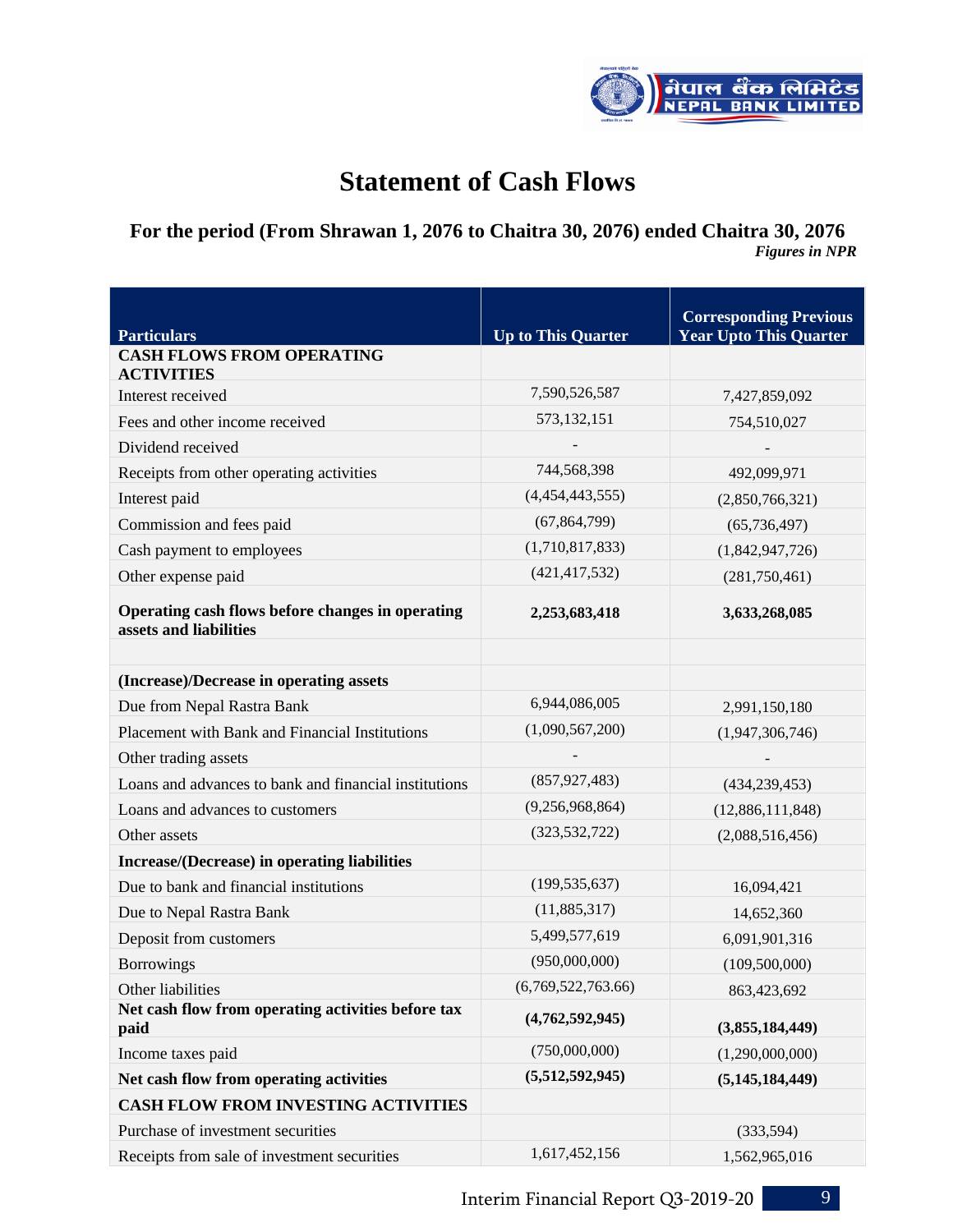| निपाल बैंक लिमिटेड |
|--------------------|
| NEPAL BANK LIMITED |
|                    |

| Purchase of property and equipment                                        | (126, 867, 056) | (170, 198, 462) |
|---------------------------------------------------------------------------|-----------------|-----------------|
| Receipt from the sale of property and equipment                           |                 | 484,908         |
| Purchase of intangible assets                                             | (5,418,206)     | (10,962,115)    |
| Receipt from the sale of intangible assets                                |                 |                 |
| Purchase of investment properties                                         |                 |                 |
| Receipt from the sale of investment properties                            | 6,706,763       | 25,278,329      |
| Interest received                                                         |                 |                 |
| Dividend received                                                         | 26,772,909      | 2,843,435       |
| Net cash used in investing activities                                     | 1,518,646,566   | 1,410,077,517   |
|                                                                           |                 |                 |
| <b>CASH FLOWS FROM FINANCING</b><br><b>ACTIVITIES</b>                     |                 |                 |
| Receipt from issue of debt securities                                     |                 |                 |
| Repayment of debt securities                                              |                 |                 |
| Receipts from issue of subordinated liabilities                           |                 |                 |
| Repayment of subordinated liability                                       |                 |                 |
| Receipts from issue of shares                                             |                 | 4,898,459,756   |
| Dividends paid                                                            | (981, 114, 800) |                 |
| Interest paid                                                             |                 |                 |
| Other receipt/payment                                                     |                 |                 |
| Net cash from financing activities                                        | (981, 114, 800) | 4,898,459,756   |
| Net increase (decrease) in cash and cash<br>equivalents                   | (4,975,061,179) | 1,163,352,824   |
| Cash and cash equivalents at the beginning of the<br>period (Shrawan 1)   | 10,418,969,105  | 5,780,881,927   |
| Effect of exchange rate fluctuations on cash and cash<br>equivalents held |                 |                 |
| Cash and cash equivalents at the end of the period<br>(Chaitra End)       | 5,443,907,926   | 6,944,234,751   |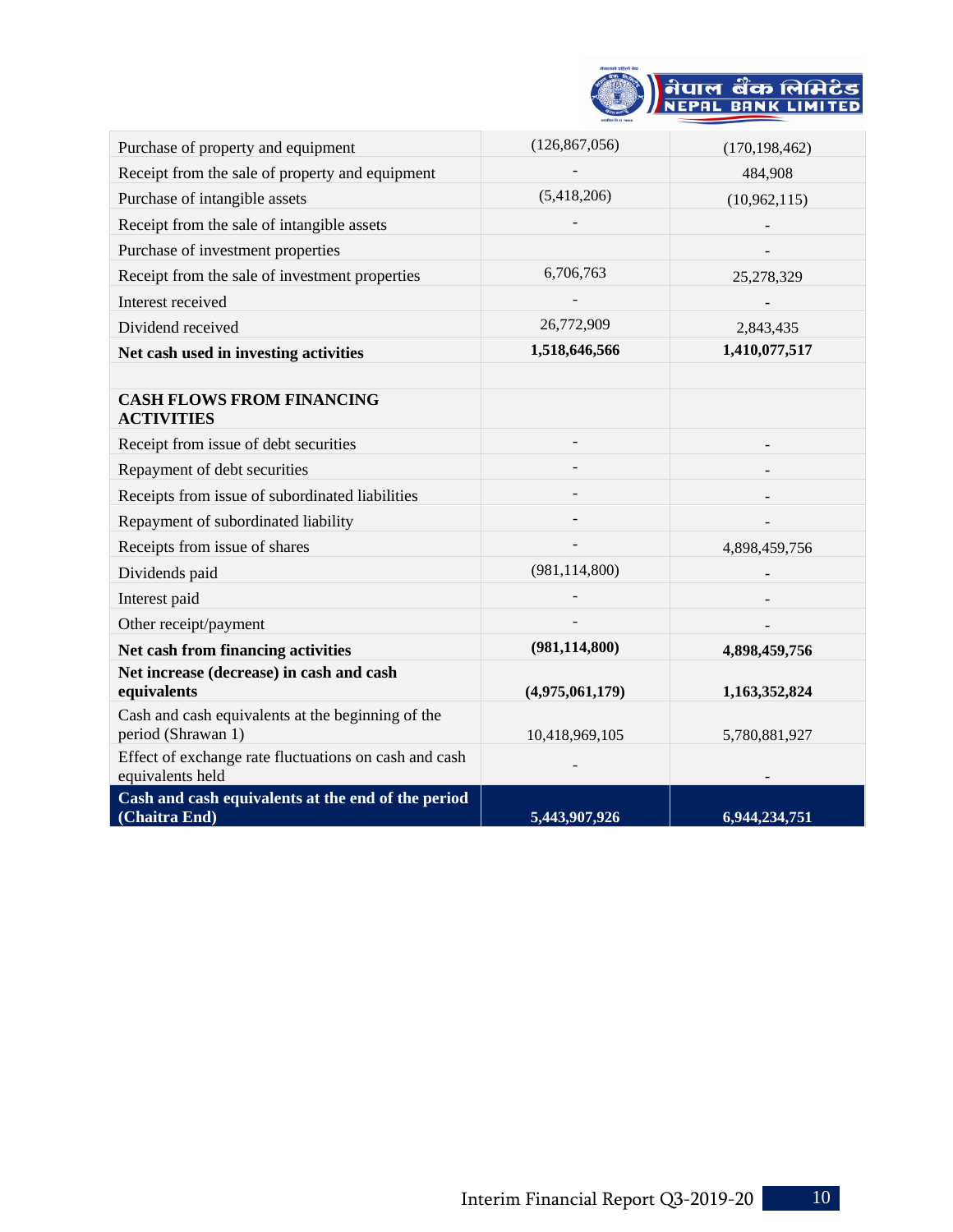

# Notes to the Interim Financial Statements

# 1. Basis of Preparation

The interim financial statements of the Bank have been prepared on accrual basis of accounting except the Cash flow information which is prepared, on a cash basis, using the direct method. The interest income is recognized on effective interest rate method.

The financial statements comprise the Condensed Statement of Financial Position, Condensed Statement of Profit or Loss and Condensed Statement of Comprehensive Income, Statement of Changes in Equity, Statement of Cash Flows and the Notes to the Accounts. The significant accounting policies applied in preparation of financial statements are set out below in point number 5. These policies are consistently applied to all the years presented, except for the changes in accounting policies disclosed specifically.

 The interim financial statements are presented in Nepalese Currency (NPR) (rounded to the nearest Rupee unless otherwise stated), which is the bank's functional currency. The Bank determines the functional currency and items included in the financial statements are measured using that functional currency.

Reporting Period is a period from the first day of Shrawan (mid-July) of any year to the last day of quarter end i.e. Ashoj (mid October), Poush (mid January), Chaitra (mid April), Ashwin (mid July) as per Nepalese calendar.

The current period refers to 1st Magh 2076 to 30 Chaitra 2076 as per Nepalese Calendar corresponding to 15th January 2020 to 12th April 2020 as per English Calendar and corresponding previous year period is 1st Magh 2075 to 30 Chaitra 2075 as per Nepalese Calendar corresponding to 15th January 2019 to 13 th April 2019 as per English calendar.

|                            | Nepalese Calendar  | <b>English Calendar</b>          |
|----------------------------|--------------------|----------------------------------|
|                            | $1st$ Magh 2076 to | 15 <sup>th</sup> January 2020 to |
| <b>Current Year Period</b> | 30th Chaitra 2076  | $12th$ April 2020                |
|                            |                    |                                  |
|                            | $1st$ Magh 2075 to | $15th$ January 2019 to           |
| Previous Year Period       | 30th Chaitra 2075  | 13th April 2019                  |

# 2. Statement of Compliance with NFRSs

The interim financial statements have been prepared in accordance with Nepal Financial Reporting Standard (hereinafter referred as NFRS) and carve out laid down by the Institute of Chartered Accountant of Nepal.

The financial statements have been prepared on the going-concern basis.

The Bank presents its interim financial statements as per the format specified in directive 4 of unified directive 2075 and circular no. Bai.Bi.Ni.Bi/Niti/Paripatra/KaKhaGa/19/075/76 dated 2075.11.14 issued by NRB.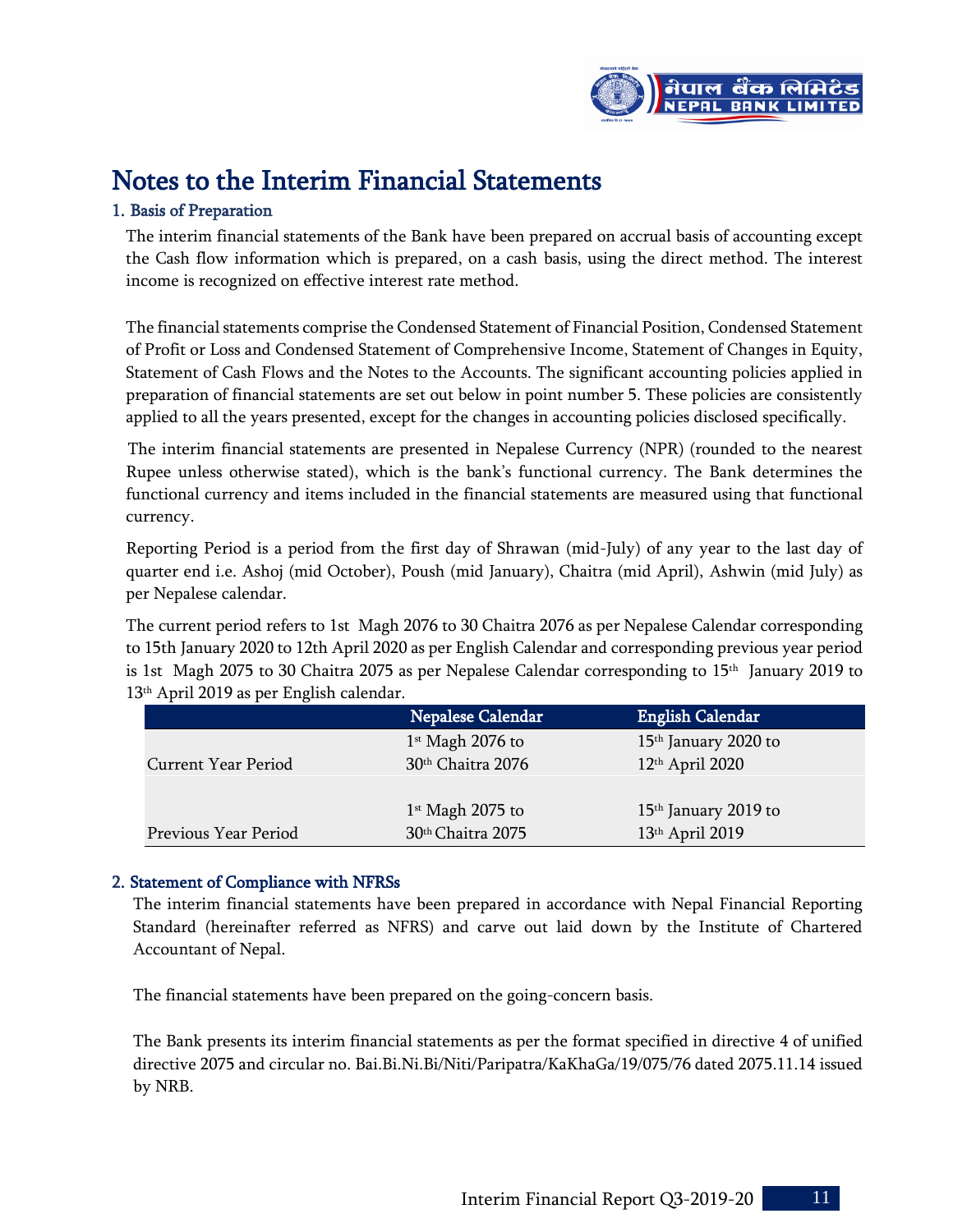

## 3. Use of Estimates, assumptions and judgments

The preparation of the Bank's financial statement requires management to make judgments, estimates and assumptions that affect the reported amount of revenues, expenses, assets and liabilities, and the accompanying disclosures, as well as the disclosure of contingent liabilities. Management believes that the estimates used in the preparation of the financial statements are prudent and reasonable estimates and underlying assumptions are reviewed on an ongoing basis.

Information about assumptions, estimates and judgment used in preparation of interim financial statements for 2076/77 that has a significant risk of resulting in a material adjustment within the next financial year are:

- Key assumptions used in discounted cash flow projections.
- Measurement of defined benefit obligations.
- Provisions, commitments and contingencies.
- Determination of net realizable value.
- Determination of useful life of the property, plants and equipment.
- Assessment of the Bank's ability to continue as going concern.
- Determination of fair value of financial instruments; and property and equipment.
- Impairment of financial and non-financial assets.
- Assessment of current as well as deferred tax.

## 4. Changes in accounting policies

The Bank has consistently applied the accounting policies to all periods presented in these interim financial statements except for new or revised statements and interpretations implemented during the year. Comparative financials have been grouped or regrouped to facilitate comparison, corrections of error and any changes in accounting policies have been separately disclosed with detail explanations.

## 5. Significant Accounting policies

The principal accounting policies applied by the Bank in preparation of these interim financial statements are presented below. These policies have been consistently applied to all the years presented unless stated otherwise.

## 5.1 Basis of Measurement

The interim financial statements are prepared on the historical-cost basis except for the following material items in the statement of financial position:

- Investment property is measured at cost under deemed cost approach.
- Liabilities for cash-settled, share-based-payment arrangements are measured at fair value.
- Derivative financial instruments are measured at fair value.
- Defined benefit schemes, surpluses and deficits are measured at fair value.
- Impairment of financial asset is measured at fair value and related disposal cost.

Estimates and underlying assumptions are reviewed on an ongoing basis and are based on historical experience and other factors, including expectations of future events that are believed to be reasonable under the circumstances. Actual results could differ from those estimates. The estimates and judgments used in the preparation of the financial statements are continuously evaluated by the Bank. Any revisions to accounting estimates are recognized prospectively in the period in which the estimates are revised and in the future periods. The areas involving a higher degree of judgment or complexity,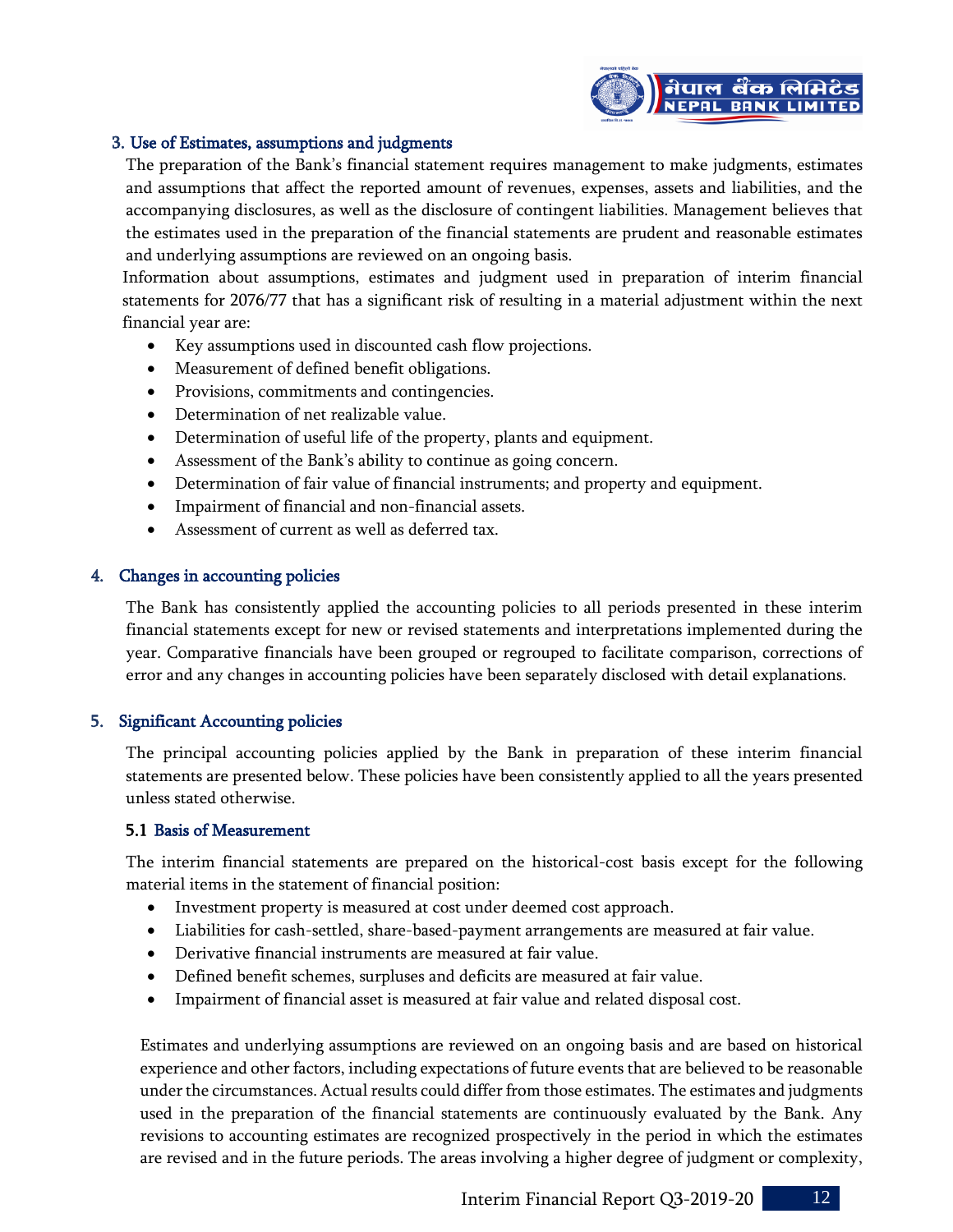

or areas where assumptions and estimates are significant to the financial statements are disclosed in notes that follow.

# Materiality and Aggregation

In compliance with NFRS 1 - Presentation of Financial Statements, each material class of similar items is presented separately in the financial Statements. Items of dissimilar nature or functions are presented separately unless they are not material. Such presentation of line items is consistent with the format issued by NRB.

# 5.2 Basis of consolidation

The Bank does not have any subsidiaries or special purpose entities over which it exercises control. Hence, only standalone financial statement is prepared.

# 5.3 Cash and cash equivalent

Cash and cash equivalents include cash at vault and money at call and short notice which are subject to an insignificant risk of changes in value including interest receivable on investment with maturity up to 3 month or less. Cash and Cash equivalent are measured at amortized cost in the statement of financial position.

Statement of Cash Flows has been prepared by using the 'Direct Method' in accordance with NAS 07- Statement of Cash Flows.

## 5.4 Financial assets and financial liabilities

## Recognition

The Bank initially recognizes a financial asset or a financial liability in its statement of financial position when, and only when, it becomes party to the contractual provisions of the instrument. The Bank initially recognize loans and advances, deposits; and debt securities/ subordinated liabilities issued on the date that they are originated which is the date that the Bank becomes party to the contractual provisions of the instruments. Investments in equity instruments, bonds, debenture, Government securities, NRB bond or deposit auction, reverse repos, outright purchase are recognized on trade date at which the Bank commits to purchase/ acquire the financial assets. Regular way purchase and sale of financial assets are recognized on trade date. All financial assets and liabilities are initially recognized at their cost value and are subsequently presented as per NFRS based on the respective classification.

## Classification

## i. Financial Assets

The Bank classifies the financial assets as subsequently measured at amortized cost or fair value on the basis of the Bank's business model for managing the financial assets and the contractual cash flow characteristics of the financial assets. The two classes of financial assets are as follows:

1. Financial assets measured at amortized cost

The Bank classifies a financial asset measured at amortized cost if both of the following conditions are met: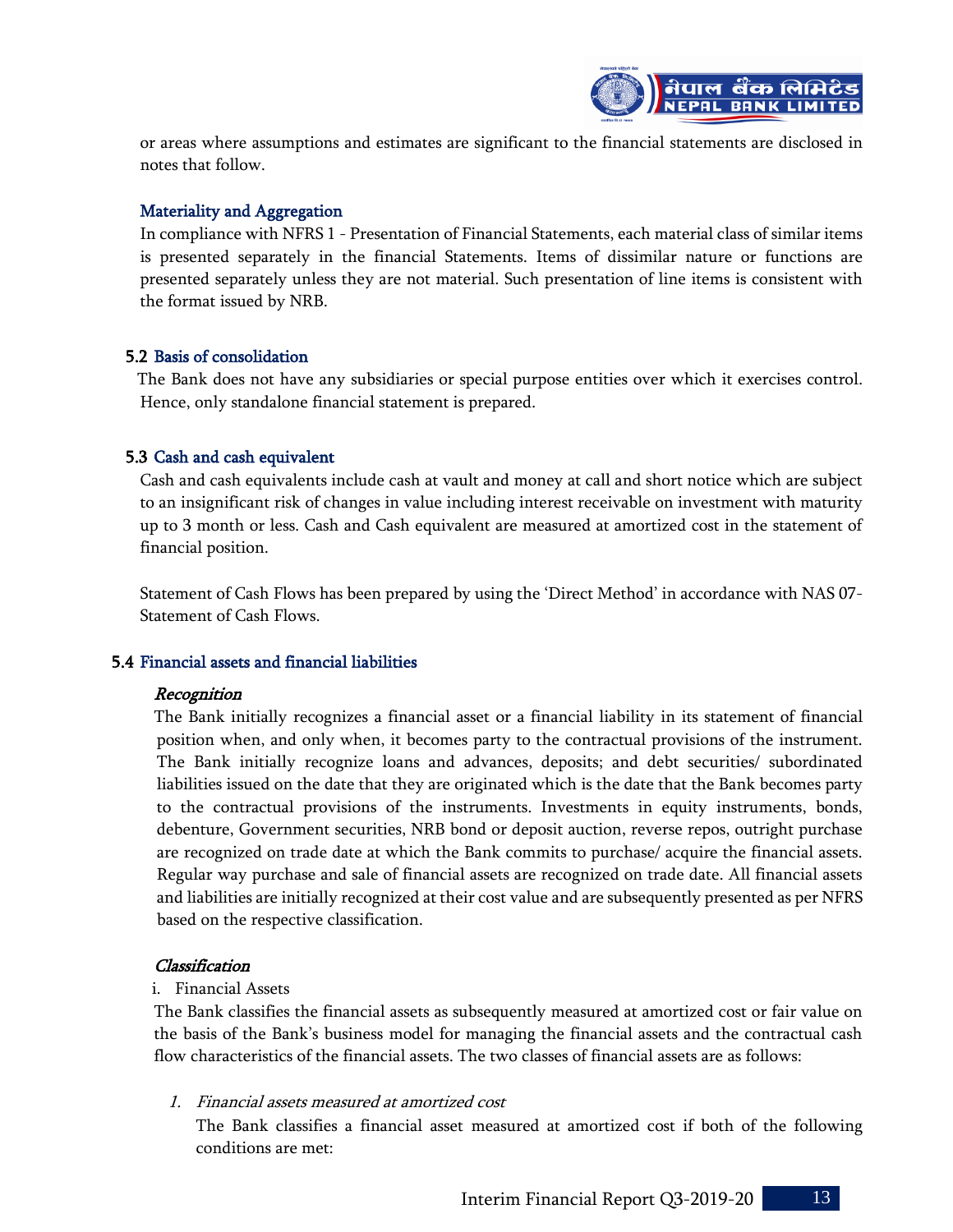

- a) The asset is held within a business model whose objective is to hold assets in order to collect contractual cash flows and
- b) The contractual terms of the financial asset give rise on specified dates to cash flows that are solely payments of principal and interest on the principal amount outstanding.
- 2. Financial asset measured at fair value

Financial assets other than those measured at amortized cost are measured at fair value. Financial assets measured at fair value are further classified into two categories as below:

a) Financial assets at fair value through profit or loss

Financial assets are classified as fair value through profit or loss (FVTPL) if they are held for trading or are designated at fair value through profit or loss. Upon initial recognition, transaction costs are directly attributable to the acquisition are recognized in profit or loss as

incurred. Such assets are subsequently measured at fair value and changes in fair value are recognized in Statement of Profit or Loss.

b) Financial assets at fair value through other comprehensive income

Investment in an equity instrument that is not held for trading and at the initial recognition, the Bank makes an irrevocable election that the subsequent changes in fair value of the instrument is to be recognized in other comprehensive income are classified as financial assets at fair value though other comprehensive income. Such assets are subsequently measured at fair value and changes in fair value are recognized in other comprehensive income.

## ii. Financial Liabilities

The Bank classifies the financial liabilities as follows:

a) Financial liabilities at fair value through profit or loss

Financial liabilities are classified as fair value through profit or loss (FVTPL) if they are held for trading or are designated at fair value through profit or loss. Upon initial recognition, transaction cost is directly attributable to the acquisition are recognized in Statement of Profit or Loss as incurred. Subsequent changes in fair value is recognized at profit or loss

b) Financial liabilities measured at amortized cost

All financial liabilities other than measured at fair value though profit or loss are classified as subsequently measured at amortized cost using effective interest method.

## Measurement

# Financial assets at FVTOCI

On initial recognition, the Bank can make an irrevocable election (on an instrument-by instrument basis) to present the subsequent changes in fair value in other comprehensive income pertaining to investments in equity instruments. This election is not permitted if the equity investment is held for trading. These elected investments are initially measured at fair value. Subsequently, they are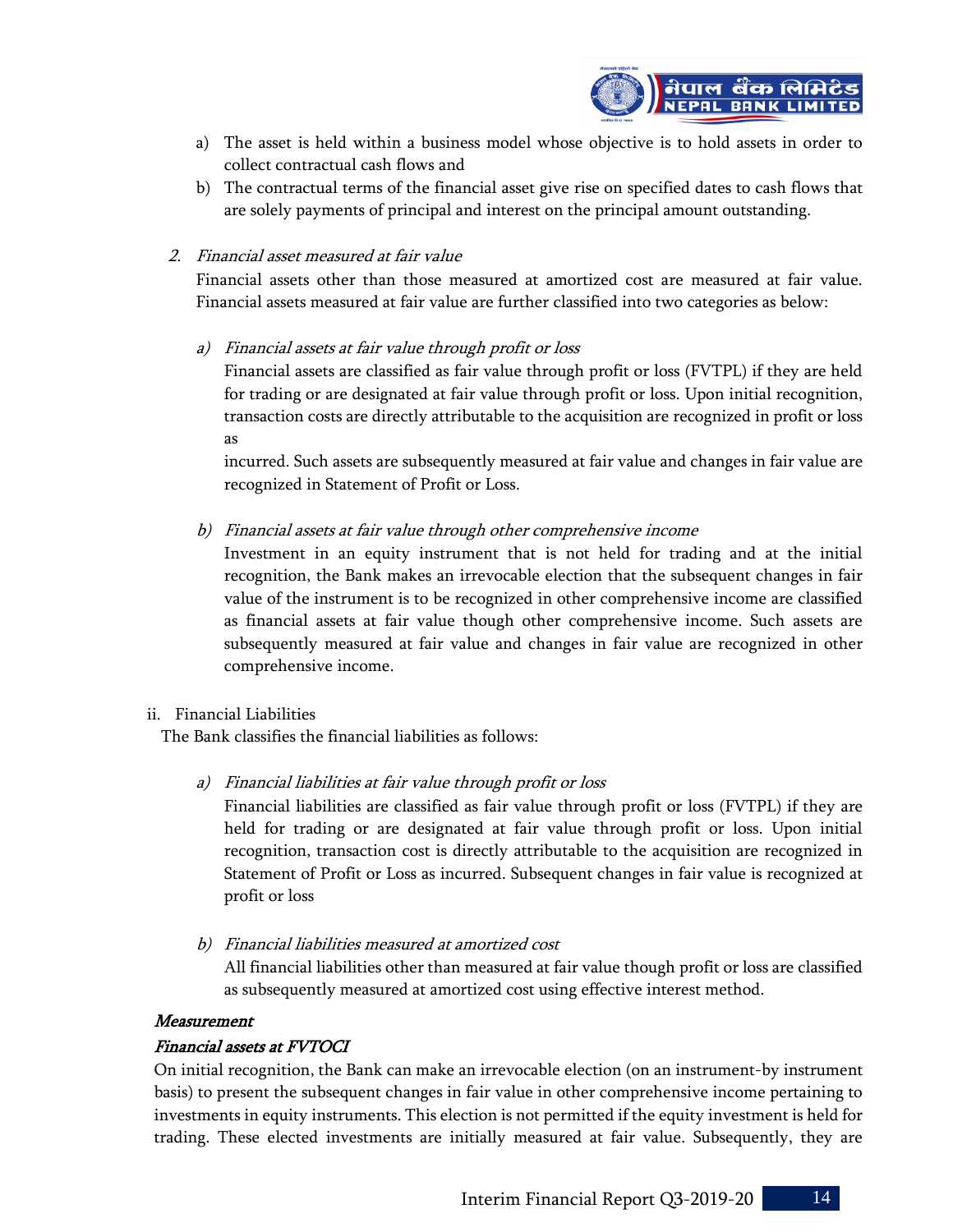

measured at fair value with gains and losses arising from changes in fair value recognized in other comprehensive income and accumulated in the 'Fair Value Reserve'. The cumulative gain or loss is not reclassified to Statement of Profit and Loss on disposal of the investments.

A financial asset is held for trading if:

- It has been acquired principally for the purpose of selling it in the near term; or
- on initial recognition it is part of a portfolio of identified financial instruments that the Company manages together and has a recent actual pattern of short-term profit-taking; or
- It is a derivative that is not designated and effective as a hedging instrument or a financial guarantee.

Dividends on these investments in equity instruments are recognized in Statement of Profit and Loss when the Bank's right to receive the dividends is established, it is probable that the economic benefits associated with the dividend will flow to the entity, the dividend does not represent a recovery of part of cost of the investment and the amount of dividend can be measured reliably. Dividends recognized in Statement of Profit and Loss are included in the 'Other income' line item.

# Financial assets at fair value through profit or loss (FVTPL)

Investments in equity instruments are classified as at FVTPL, unless the Bank irrevocably elects on initial recognition to present subsequent changes in fair value in other comprehensive income for investments in equity instruments which are not held for trading.

Debt instruments that do not meet the amortized cost criteria or FVTOCI criteria (see above) are measured at FVTPL. In addition, debt instruments that meet the amortized cost criteria or the FVTOCI criteria but are designated as at FVTPL are measured at FVTPL.

A financial asset that meets the amortized cost criteria or debt instruments that meet the FVTOCI criteria may be designated as at FVTPL upon initial recognition if such designation eliminates or significantly reduces a measurement or recognition inconsistency that would arise from measuring assets or liabilities or recognizing the gains and losses on them on different bases.

Financial assets at FVTPL are measured at fair value at the end of each reporting period, with any gains or losses arising on re-measurement recognized in Statement of Profit and Loss. The net gain or loss recognized in Statement of Profit and Loss incorporates any dividend or interest earned on the financial asset and is included in the 'Other income' line item. Dividend on financial assets at FVTPL is recognized when the Bank's right to receive the dividends is established, it is probable that the economic benefits associated with the dividend will flow to the entity, the dividend does not represent a recovery of part of cost of the investment and the amount of dividend can be measured reliably.

# Financial liabilities at FVTPL

Financial liabilities are classified as at FVTPL when the financial liability is held for trading or is designated as at FVTPL.

A financial liability is classified as held for trading if: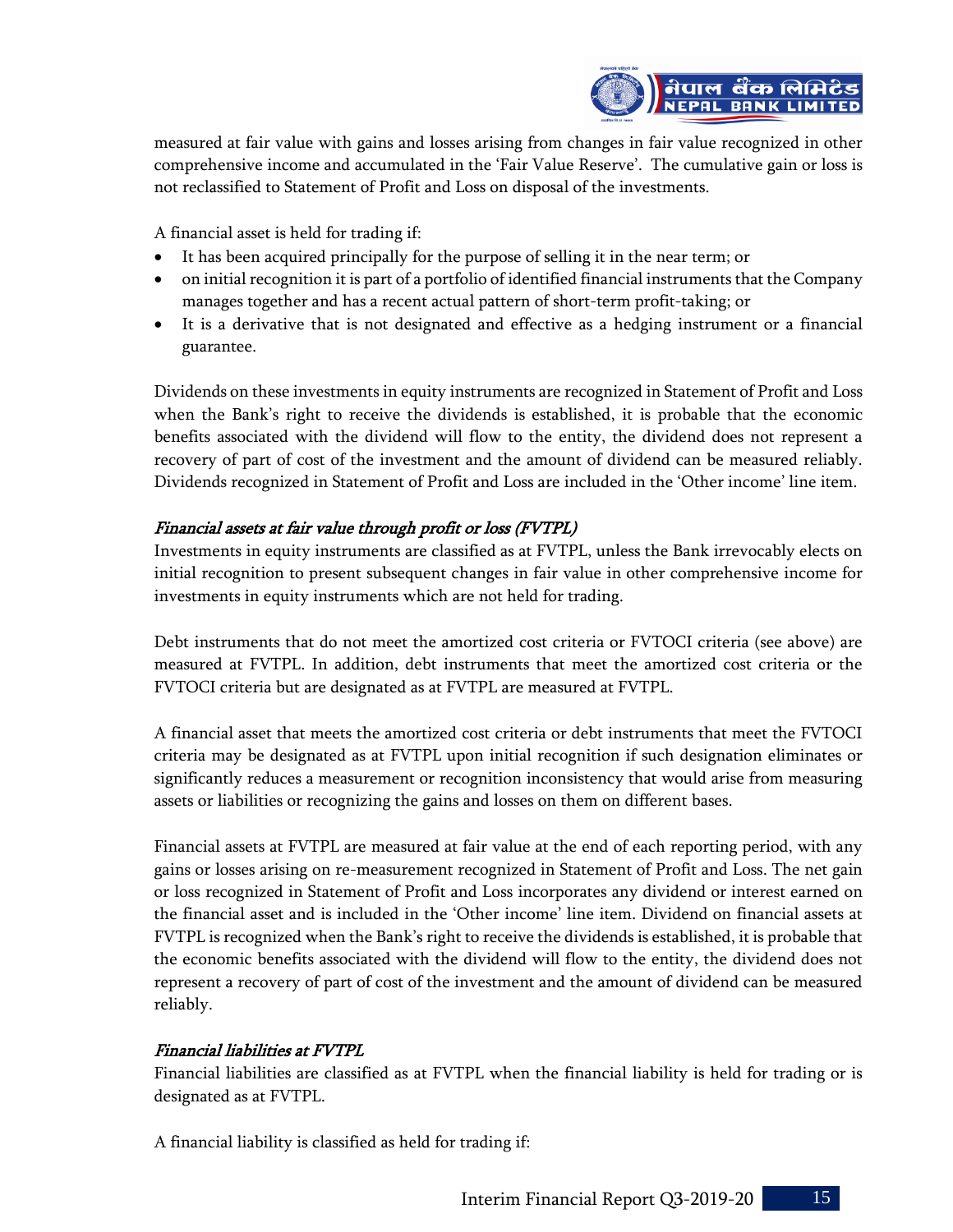

- It has been incurred principally for the purpose of repurchasing it in the near term; or
- On initial recognition it is part of a portfolio of identified financial instruments that the Company manages together and has a recent actual pattern of short-term profit-taking; or
- It is a derivative that is not designated and effective as a hedging instrument

A financial liability other than a financial liability held for trading may be designated as at FVTPL upon initial recognition if:

- such designation eliminates or significantly reduces a measurement or recognition inconsistency that would otherwise arise;
- the financial liability forms part of a company of financial assets or financial liabilities or both, which is managed and its performance is evaluated on a fair value basis, in accordance with the Company's documented risk management or investment strategy, and information about the Company is provided internally on that basis; or
- it forms part of a contract containing one or more embedded derivatives, and NFRS 9 permits the entire combined contract to be designated as at FVTPL in accordance with NFRS 9.

Financial liabilities at FVTPL are stated at fair value, with any gains or losses arising on remeasurement recognized in Statement of Profit and Loss. The net gain or loss recognized in Statement of Profit and Loss incorporates any interest paid on the financial liability and is included in the 'Other income' line item.

However, for non-held-for-trading financial liabilities that are designated as at FVTPL, the amount of change in the fair value of the financial liability that is attributable to changes in the credit risk of that liability is recognized in other comprehensive income, unless the recognition of the effects of changes in the liability's credit risk in other comprehensive income would create or enlarge an accounting mismatch in profit or loss, in which case these effects of changes in credit risk are recognized in Statement of Profit and Loss. The remaining amount of change in the fair value of liability is always recognized in Statement of Profit and Loss. Changes in fair value attributable to a financial liability's credit risk that are recognized in other comprehensive income are reflected immediately in retained earnings and are not subsequently reclassified to Statement of Profit and Loss.

## Financial liabilities subsequently measured at amortized cost

Financial liabilities that are not held-for-trading and are not designated as at FVTPL are measured at amortized cost at the end of subsequent accounting periods. The carrying amounts of financial liabilities that are subsequently measured at amortized cost are determined based on the effective interest method. Interest expense that is not capitalized as part of costs of an asset is included in the 'Finance Expenses' line item.

The effective interest method is a method of calculating the amortized cost of a financial liability and of allocating interest expense over the relevant period. The effective interest rate is the rate that exactly discounts estimated future cash payments (including all fees paid or received that form an integral part of the effective interest rate, transaction costs and other premiums or discounts)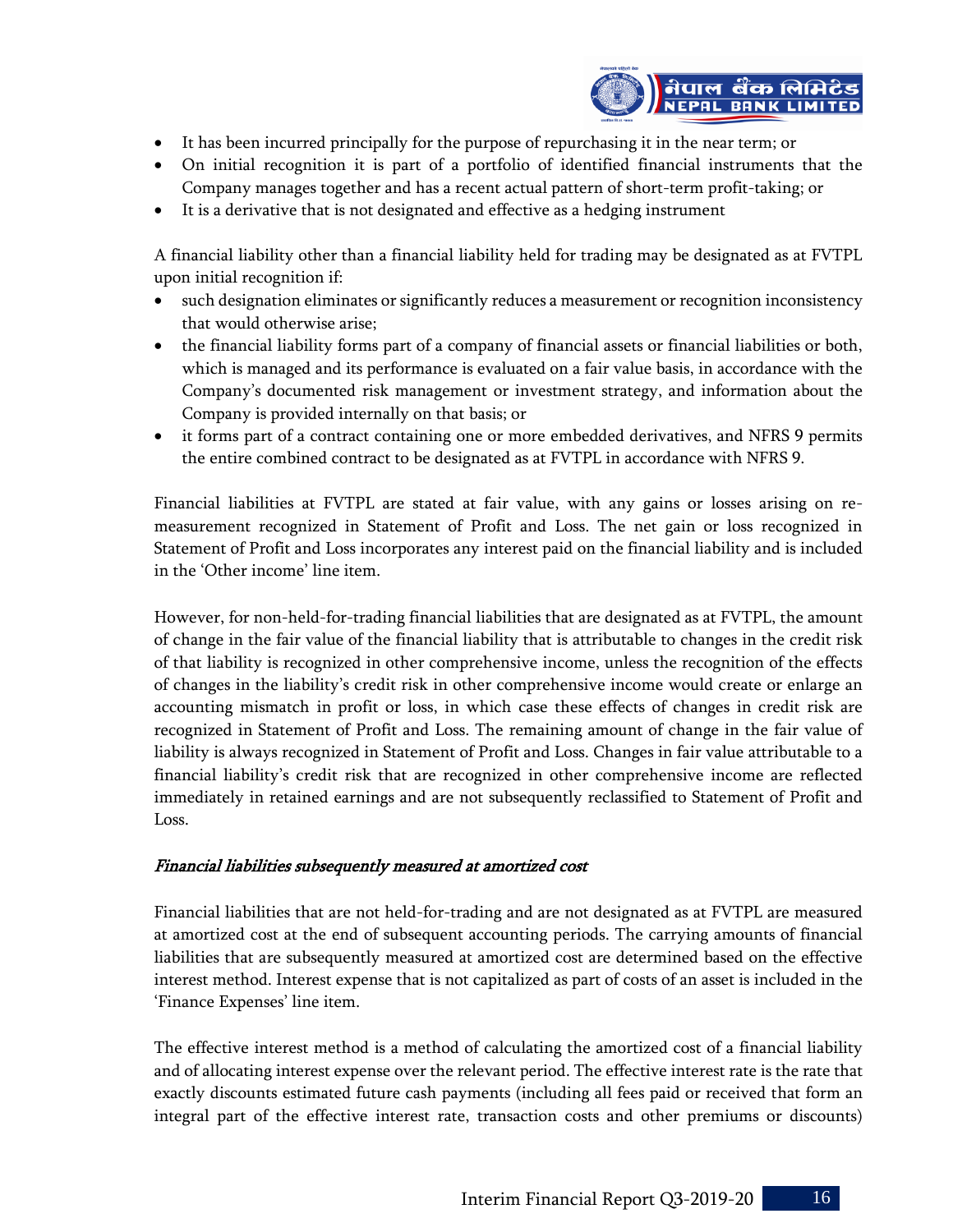

through the expected life of the financial liability, or (where appropriate) a shorter period, to the net carrying amount on initial recognition.

# De-recognition

# i. De-recognition of financial assets

The Bank derecognizes a financial asset when the contractual rights to the cash flows from the financial asset expire, or when it transfers the financial asset in a transaction in which substantially all the risks and rewards of ownership of the financial asset are transferred or in which the Bank neither transfers nor retains substantially all the risks and rewards of ownership and it does not retain control of the financial asset.

Any interest in such transferred financial assets that qualify for de-recognition that is created or retained by the Bank is recognized as a separate asset or liability. On de-recognition of a financial asset, the difference between the carrying amount of the asset, and the sum of

- (i) The consideration received and
- (ii) Any cumulative gain or loss that had been recognized in other comprehensive income is recognized in retained earnings.

The Bank enters into transactions whereby it transfers assets recognized on its Statement of Financial Position, but retains either all or substantially all of the risks and rewards of the transferred assets or a portion of them. If all or substantially all risks and rewards are retained, then the transferred assets are not derecognized. Transfers of assets with retention of all or substantially all risks and rewards include, for example repurchase transactions.

# ii. De-recognition of financial liabilities

A financial liability is derecognized when the obligation under the liability is discharged or cancelled or expired. Where an existing financial liability is replaced by another from the same lender on substantially different terms, or the terms of an existing liability are substantially modified, such an exchange or modification is treated as a de-recognition of the original liability and the recognition of a new liability. The difference between the carrying value of the original financial liability and the consideration paid is recognized in Statement of Profit or Loss.

# Determination of fair value

'Fair value' is the price that would be received to sell an asset or paid to transfer a liability (exit price) in an orderly transaction between market participants at the measurement date in the principal or, in its absence, the most advantageous market to which the Group has access at that date. The fair value of a liability reflects its non-performance risk.

When available, the Bank measures the fair value of an instrument using the quoted price in an active market for that instrument. A market is regarded as active if transactions for the asset or liability take place with sufficient frequency and volume to provide pricing information on an ongoing basis. If there is no quoted price in an active market, then the Bank uses valuation techniques that maximize the use of relevant observable inputs and minimize the use of unobservable inputs. The chosen valuation technique incorporates all of the factors that market participants would take into account in pricing a transaction.

The fair value measurement hierarchy is as follows:

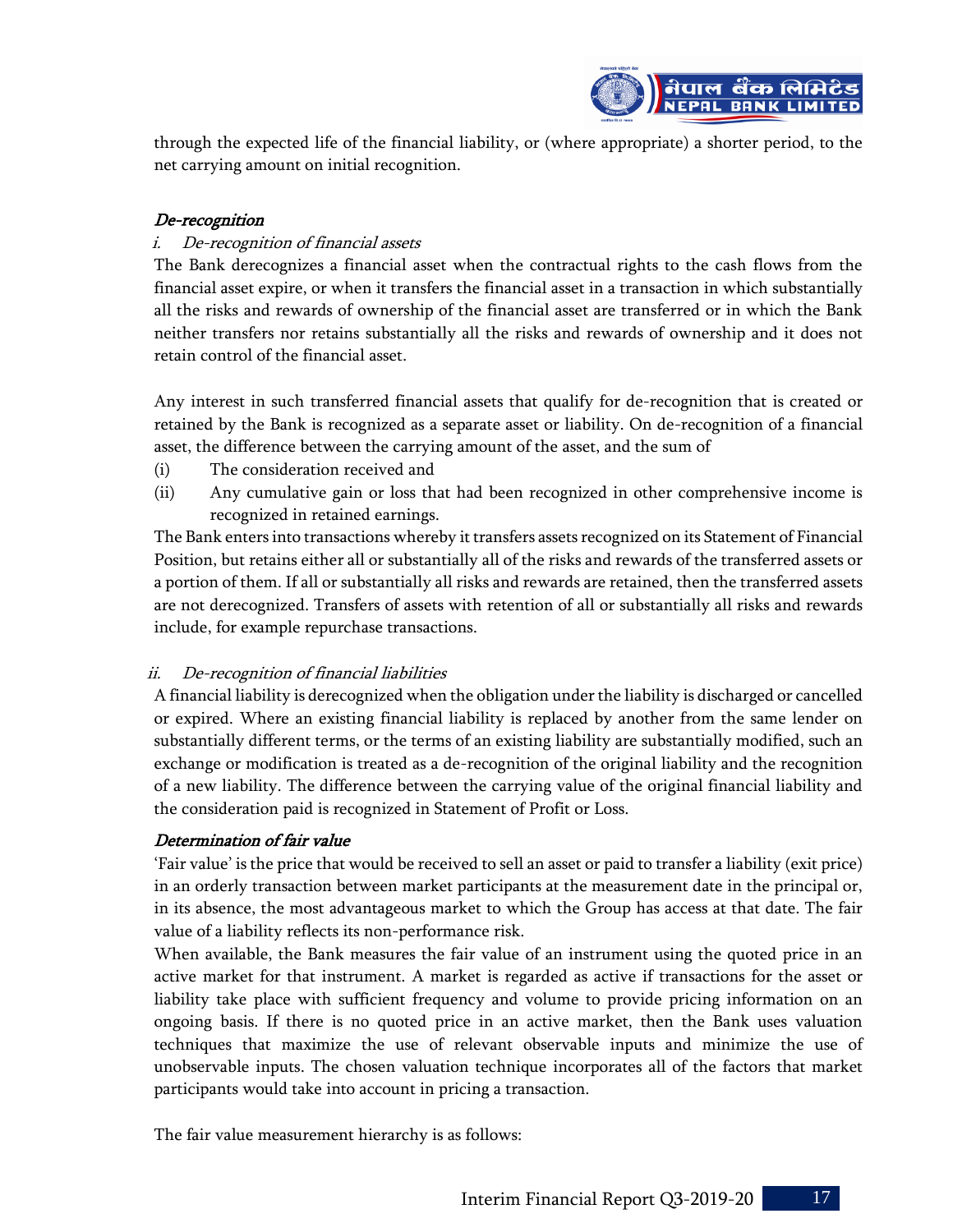

Level 1 fair value measurements are those derived from unadjusted quoted prices in active markets for identical assets or liabilities.

Level 2 valuations are those with quoted prices for similar instruments in active markets or quoted prices for identical or similar instruments in inactive markets and financial instruments valued using models where all significant inputs are observable.

Level 3 portfolios are those where there are unobservable inputs of the instruments. The inputs are not based on observable market data.

The best evidence of the fair value of a financial instrument at initial recognition is normally the transaction price i.e. the fair value of the consideration given or received. If the Bank determines that the fair value at initial recognition differs from the transaction price and the fair value is evidenced neither by a quoted price in an active market for an identical asset or liability (Level 01 valuation) nor based on a valuation technique that uses only data from observable markets (Level 02 valuation), then the financial instrument is initially measured at fair value, adjusted to defer the difference between the fair value at initial recognition and the transaction price. Subsequently, that difference is recognized in profit or loss on an appropriate basis over the life of the instrument but not later than when the valuation is wholly supported by observable market data or the transaction is closed out. In case the fair value is evidenced by a quoted price in an active market for an identical asset or liability (Level 01 valuation), the difference between the transaction price and fair value is recognized in profit or loss immediately.

# Impairment

At each reporting date, the Bank assesses whether there is objective evidence that a financial asset or group of financial assets not carried at fair value through profit or loss are impaired. A financial asset or a group of financial assets is impaired when objective evidence demonstrates that a loss event has occurred after the initial recognition of the asset(s), and that the loss event has an impact on the future cash flows of the asset(s) that can be estimated reliably.

Objective evidence that financial assets are impaired can include significant financial difficulty of the borrower or issuer, default or delinquency by a borrower, restructuring of a loan or advance by the Bank on terms that the Bank would not otherwise consider, indications that a borrower or issuer will enter bankruptcy, the disappearance of an active market for a security, or other observable data relating to a group of assets such as adverse changes in the payment status of borrowers or issuers in the group, or economic conditions that correlate with defaults in the group. In addition, for an investment in an equity security, a significant or prolonged decline in its fair value below its cost is objective evidence of impairment.

In case of financial difficulty of the borrower, the Bank considers to restructure loans rather than take possession of collateral. This may involve extending the payment arrangements and agreement of new loan conditions. Once the terms have been renegotiated, any impairment is measured using the EIR method and the loan is no longer considered past due. Management continually reviews renegotiated loans to ensure that all criteria are met and that future payments are likely to occur. The loans continue to be subject to an individual or collective impairment assessment, calculated using the loan's original EIR.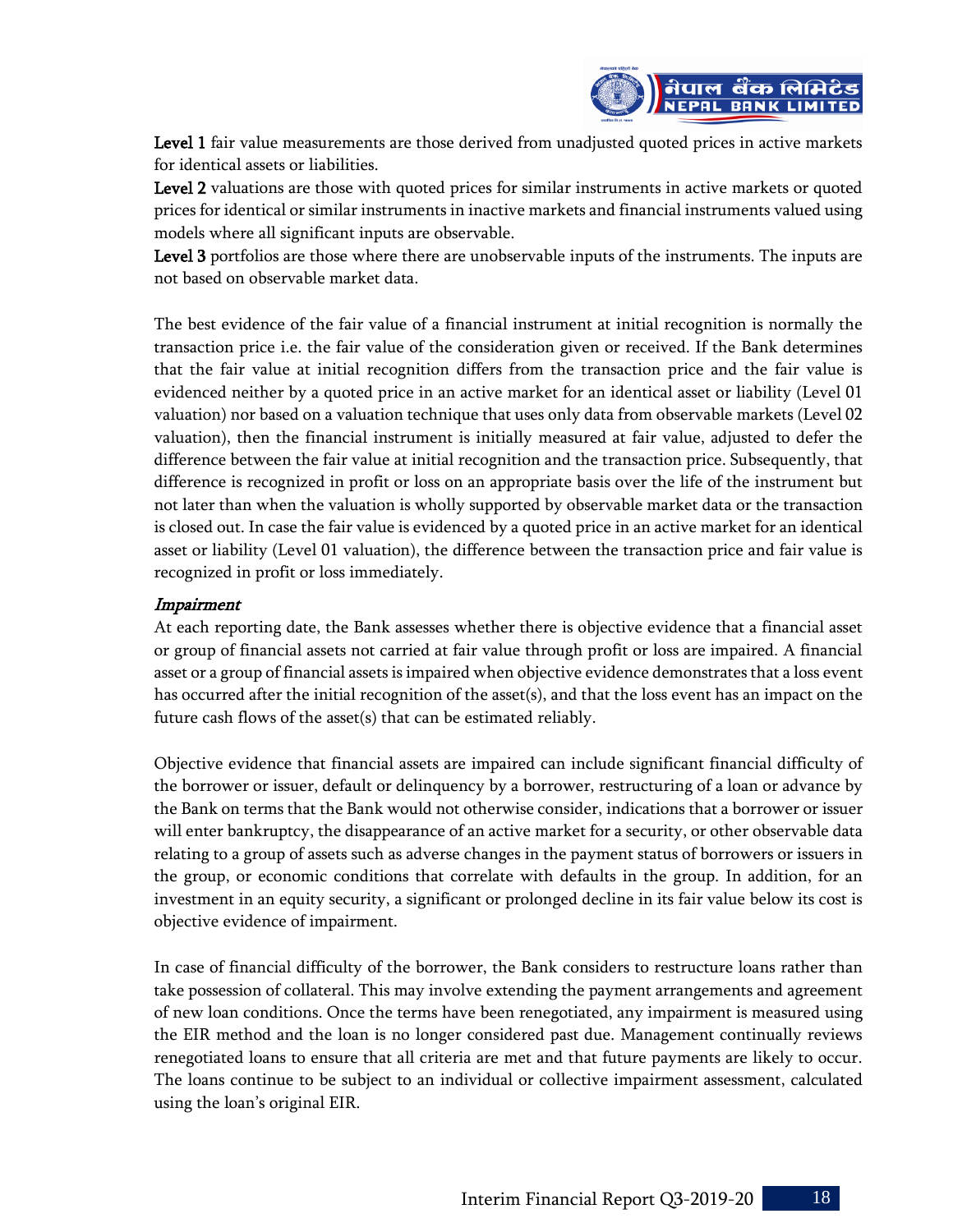

# Impairment of financial assets measured at amortized cost

The Bank considers evidence of impairment for loans and advances measured at amortized cost at both specific asset and collective level. The Bank first assesses individually whether objective evidence of impairment exists for financial assets that are individually significant and that are not individually significant are assessed on collectively.

If there is objective evidence on that an impairment loss has been incurred, the amount of the loss is measured as the difference between the asset's carrying amount and the present value of estimated future cash flows. The carrying amount of the asset is reduced through the use of an allowance account and the amount of the loss is recognized in profit or loss. Interest income continues to be accrued on the reduced carrying amount and is accrued using the rate of interest used to discount the future cash flows for the purpose of measuring the impairment loss.

Impairment of loans and advances portfolios are based on the judgments in past experience of portfolio behavior. In assessing collective impairment, the Bank uses historical trends of the probability of default, the timing of recoveries and the amount of loss incurred, adjusted for management's judgment as to whether current economic and credit conditions are such that the actual losses are likely to be greater or less than suggested by historical trends. Default rates, loss rates and the expected timing of future recoveries are regularly benchmarked against actual outcomes to ensure that they remain appropriate.

Loans together with the associated allowance are written off when there is no realistic prospect of future recovery and all collateral has been realized or has been transferred to the Bank. If in a subsequent year, the amount of the estimated impairment loss increases or decreases because of an event occurring after the impairment was recognized, the previously recognized impairment loss is increased or reduced by adjusting the allowance account. If a write off is later recovered, the recovery is recognized in the 'Non-operating income'.

## 5.5 Trading assets

Interest income on all trading assets are considered to be incidental to the Bank's trading operations and are presented together with all other changes in fair value of trading assets and liabilities in net trading income.

Interest expense on all trading liabilities are considered to be incidental to the Bank's trading operations and are presented together with all other changes in fair value of trading assets and liabilities in net trading income.

## 5.6 Derivatives assets and derivative liabilities

For designated and qualifying fair value hedges, the cumulative change in the fair value of a hedging derivative is recognized in the income statement in Net trading income. Meanwhile, the cumulative change in the fair value of the hedged item attributable to the risk hedged is recorded as part of the carrying value of the hedged item in the statement of financial position and is also recognized in the income statement in Net trading income.

If the hedging instrument expires or is sold, terminated or exercised, or where the hedge no longer meets the criteria for hedge accounting, the hedge relationship is discontinued prospectively. For hedged items recorded at amortized cost, the difference between the carrying value of the hedged item on termination and the face value is amortized over the remaining term of the original hedge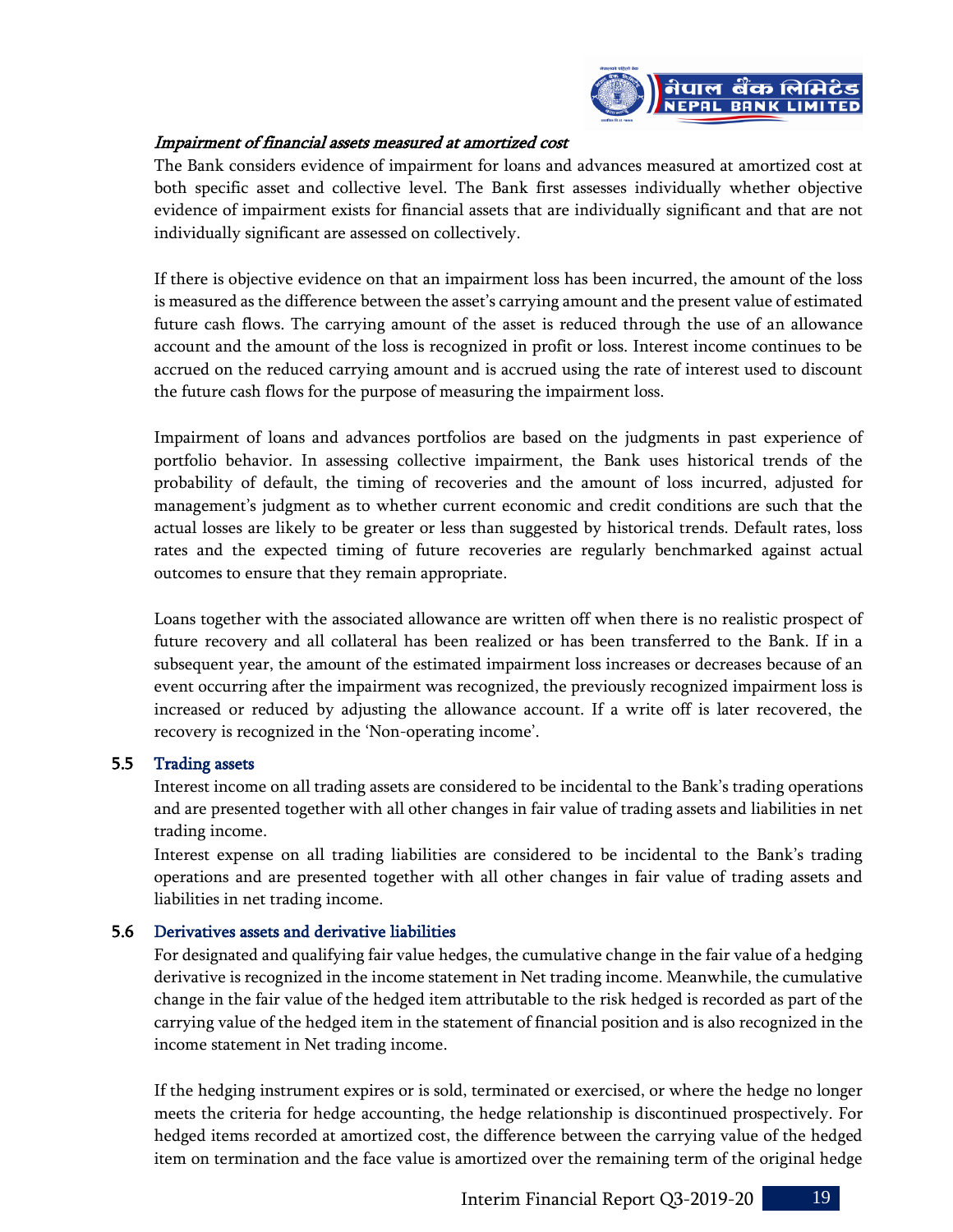

using the recalculated EIR method. If the hedged item is derecognized, the unamortized fair value adjustment is recognized immediately in the income statement.

# 5.7 Property and Equipment

# a) Recognition and Measurement

Property and Equipment are recognized if it is probable that future economic benefits associated with the assets will flow to the Bank and the cost of the asset can be reliably measured. The cost includes expenditures that are directly attributable to the acquisition of the assets. Cost of selfconstructed assets includes followings:

- Cost of materials and direct labour;
- Any other cost directly attributable to bringing the assets to the working condition for their intended use; and
- Capitalized borrowing cost

Property and equipment are measured at cost (for land using deemed cost at on the transition date) less accumulated depreciation and accumulated impairment loss if any. Neither class of the property and equipment are measured at revaluation model nor is their fair value measured at the reporting date.

Subsequent expenditure is capitalized if it is probable that the future economic benefits from the expenditure will flow to the entity. Ongoing repairs and maintenance to keep the assets in working condition are expensed as incurred.

Any gain or losses on de-recognition of an item of property and equipment is recognized in profit or loss.

# b) Capital work in progress

Assets in the course of construction are capitalized in the assets under capital work in progress account (CWIP). At the point when an asset is capable of operating at management's intended use, the cost of construction is transferred to the appropriate category of property, plant and equipment and depreciation commences. Where an obligation (legal or constructive) exists to dismantle or remove an asset or restore a site to its former condition at the end of its useful life, the present value of the estimated cost of dismantling, removing or restoring the site is capitalized along with the cost of acquisition or construction upon completion and a corresponding liability is recognized.

# c) Depreciation

Property and equipments are depreciated from the date they are available for use on property on written down value method over estimated useful lives as determined by the Management. Depreciation is recognized in profit or loss. Land is not depreciated. Charging of depreciation is ceased from the earlier of the date from which the asset is classified as held for sale or is derecognized.

The estimated useful lives of significant items of property and equipment for current year and comparative periods are as follows: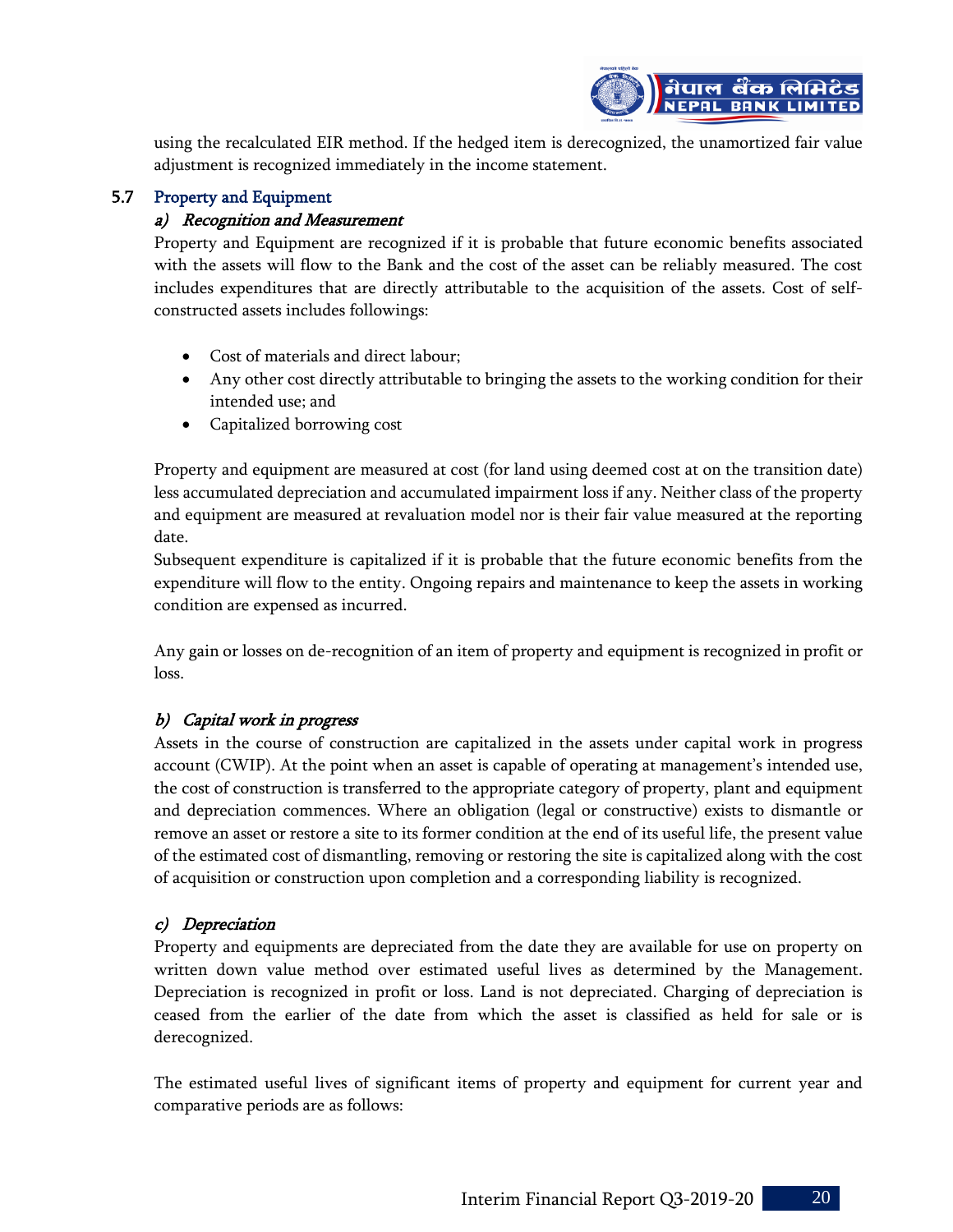

| <b>Class of Assets</b>          | <b>Useful Life</b>                          | <b>Rate of Depreciation</b>                                       |
|---------------------------------|---------------------------------------------|-------------------------------------------------------------------|
| Building                        | 20 years                                    | $5\%$                                                             |
| Leasehold Properties            | As<br>lease<br>per<br>(maximum to 10 years) | agreement Amortized over lower of lease<br>period or useful life. |
| <b>Computer and Accessories</b> | 4 years                                     | 25%                                                               |
| Vehicles                        | 5 years                                     | 20%                                                               |
| Furniture fixture & Equipment   | 4 years                                     | 25%                                                               |
| Other Assets                    | 6.66 years                                  | 15%                                                               |

Assets costing less than Rs. 2,000 are fully depreciated in the year of purchase. For assets purchased/sold during the year.

## 5.8 Goodwill / Intangible assets

Intangible assets with finite useful lives that are acquired separately are carried at cost less accumulated amortization and accumulated impairment losses.

Intangible assets with indefinite useful lives are tested for impairment annually either individually or at the cash generating unit level. Such intangibles are not amortized. The useful life of an intangible asset with an indefinite life is reviewed annually to determine whether indefinite life assessment continues to be supportable. If not, the change in the useful life assessment from indefinite to finite is made on a prospective basis.

The intangible asset with finite useful lives are amortized over the useful economic life and assessed for impairment whenever there is an indication that the intangible asset may be impaired. The amortization period and the amortization method for an intangible asset with a finite useful life are reviewed at least at each financial year end. Changes in the expected useful life or the expected pattern of consumption of future economic benefits embodied in the asset are accounted for by changing the amortization period or method, as appropriate, and are treated as changes in accounting estimates. The amortization expense on intangible assets with finite lives is recognized in the statement of profit or loss.

Gains or losses arising from de-recognition of an intangible asset are measured as the difference between the net disposal proceeds and the carrying amount of the asset and are recognized in the statement of profit or loss when the asset is derecognized.

Certain computer software costs are capitalized and recognized as intangible assets based on materiality, accounting prudence and significant benefits expected to flow therefrom for a period longer than one year.

The estimated useful lives of significant items of intangible assets for current year and comparative periods are as follows:

| <b>Class of Assets</b> |         | <b>Rate of Depreciation</b> |
|------------------------|---------|-----------------------------|
| Goodwill & Intangible  | 5 years | 20%                         |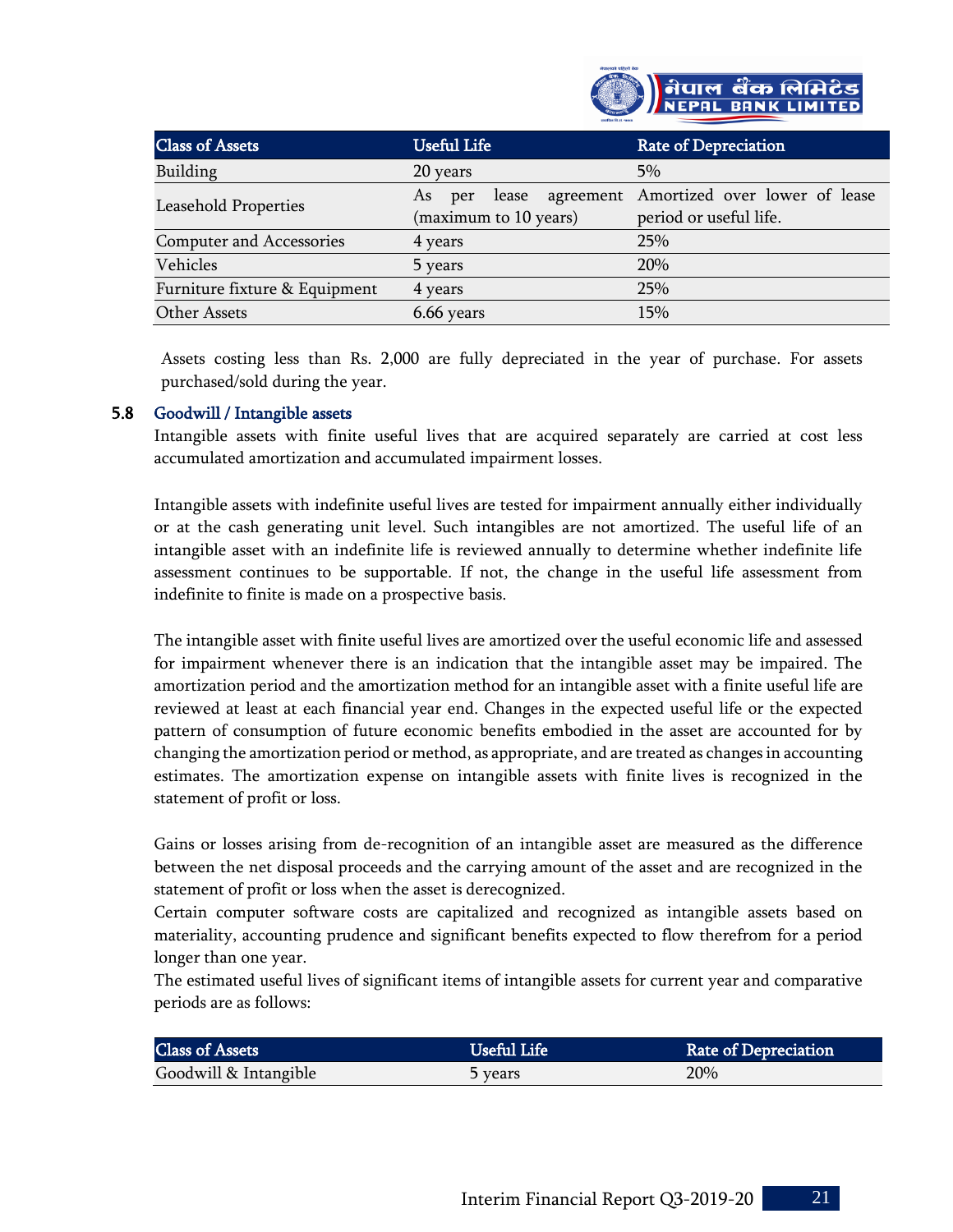

## 5.9 Investment Property

Investment property is the land or building or both held either for rental income or for capital appreciation or for both, but not for sale in ordinary course of business and owner-occupied property. The Bank holds investment property that has been acquired through the enforcement of security over the loan and advances.

Investment properties are measured initially at cost, including transaction costs. The carrying amount includes the cost of replacing part of an existing investment property at the time that cost is incurred. If the recognition criteria are met; and excludes the costs of day-to-day servicing of an investment property. Subsequent to initial recognition, investment properties are stated at fair value, which reflects market conditions at the reporting date. Gains or losses arising from changes in the fair values of investment properties are included in the income statement in the year in which they arise. Investment property which initially measured at cost and subsequently at Cost Model. Accordingly, such properties are subsequently measured at cost less accumulated depreciation and impairment loss if any.

Investment properties are derecognized either when they have been disposed of, or when the investment property is permanently withdrawn from use and no future economic benefit is expected from its disposal. Any gains or losses on the retirement or disposal of an investment property are recognized in the income statement in the year of retirement or disposal.

#### 5.10 Income tax

The Company is subject to tax laws of Nepal. Income Taxes have been calculated as per the provisions of the Income Tax Act, 2058. Deferred tax is recorded on temporary differences between the tax bases of assets and liabilities and their carrying amounts, at the rates that have been enacted or substantively enacted at the reporting date. The ultimate realization of deferred tax assets is dependent upon the generation of future taxable profits during the periods in which those temporary differences and tax law carry-forwards become deductible. The Bank considers the expected reversal of deferred tax liabilities and projected future taxable income making this assessment. The amount of the deferred tax assets considered realizable, however, could be reduced in the near term if estimates of future taxable income during the carry-forward period are reduced.

Income tax comprises current and deferred tax. Income tax expense is recognized in the statement of profit and loss except to the extent it relates to items directly recognized in equity or in other comprehensive income.

#### Current Tax

Current tax is the amount of tax payable based on the taxable profit for the year. Taxable profit differs from 'profit before tax' as reported in the statement of profit and loss because of items of income or expense that are taxable or deductible in other years and items that are never taxable or deductible.

Current income tax assets and liabilities for the current period are measured at the amount expected to be recovered from or paid to the taxation authorities. The tax rates and tax laws used to compute the amount are those that are enacted or substantively enacted by the reporting date in the countries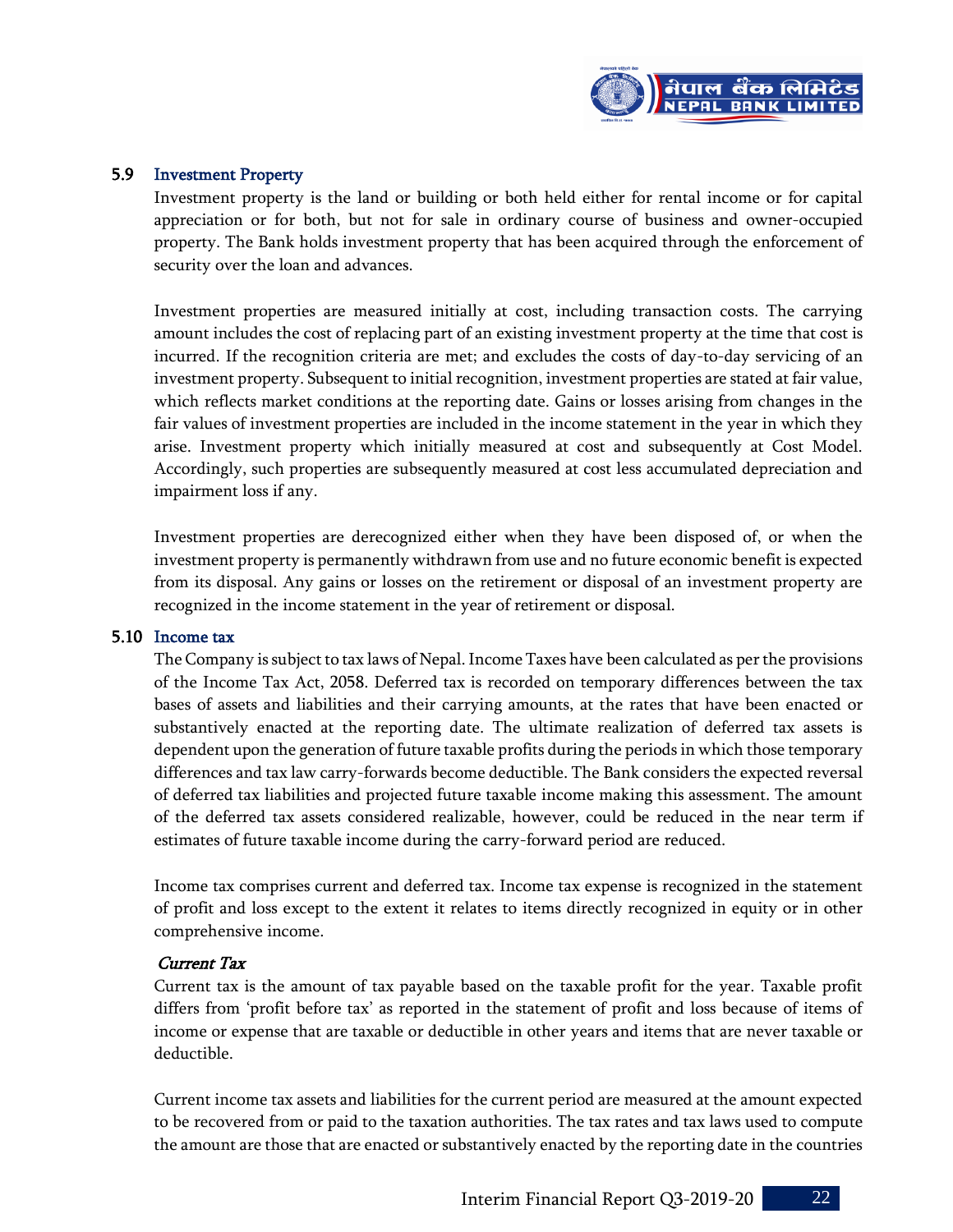

where the Bank operates and generates taxable income. Current income tax assets and liabilities also include adjustments for tax expected to be payable or recoverable in respect of previous periods.

# Deferred Tax

Deferred tax is recognized on temporary differences arising between the carrying amounts of assets and liabilities for financial reporting purposes and the amounts used for taxation purposes.

Deferred tax is determined using tax rates (and laws) enacted or substantively enacted at the reporting date and that are expected to apply when the related deferred tax asset is realized or the deferred tax liability is settled. Deferred tax assets are reviewed at each reporting date and reversed if it is no longer probable that the related tax benefits will be realized. The measurement of deferred tax reflects the tax consequences that would follow from the manner in which the Bank expects, at the reporting date, to recover or settle the carrying amount of its assets and liabilities.

Deferred tax assets are recognized for all deductible temporary differences, carry forward of unused tax credits and unused tax losses, to the extent that it is probable that taxable profit will be available against which the deductible temporary differences, and the carry forward of unused tax credits and unused tax losses can be utilized except:

- i. Where the deferred tax asset relating to the deductible temporary difference arises from the initial recognition of an asset or liability in a transaction that is not a business combination and, at the time of the transaction, affects neither the accounting profit nor taxable profit or loss.
- ii. In respect of deductible temporary differences associated with investments in subsidiaries, associates and interests in joint ventures, deferred tax assets are recognized only to the extent that it is probable that the temporary differences will reverse in the foreseeable future and taxable profit will be available against which the temporary differences can be utilized.

Deferred tax relating to items recognized in OCI is recognized in OCI. Deferred tax items are recognized in correlation to the underlying transaction either in other comprehensive income or directly in equity.

Deferred tax assets and deferred tax liabilities are offset, if a legally enforceable right exists to set off current tax assets against current income tax liabilities and the deferred taxes relate to the same taxable entity and the same taxation authority.

## 5.11 Deposits, debt securities issued and subordinated liabilities

Bank deposits consist of money placed into the Bank by its customers. These deposits are made to deposit accounts such as fixed deposit accounts, savings accounts, margin deposit accounts, call deposit accounts and current accounts. Details and further disclosures about deposits have been explained in Note that follows.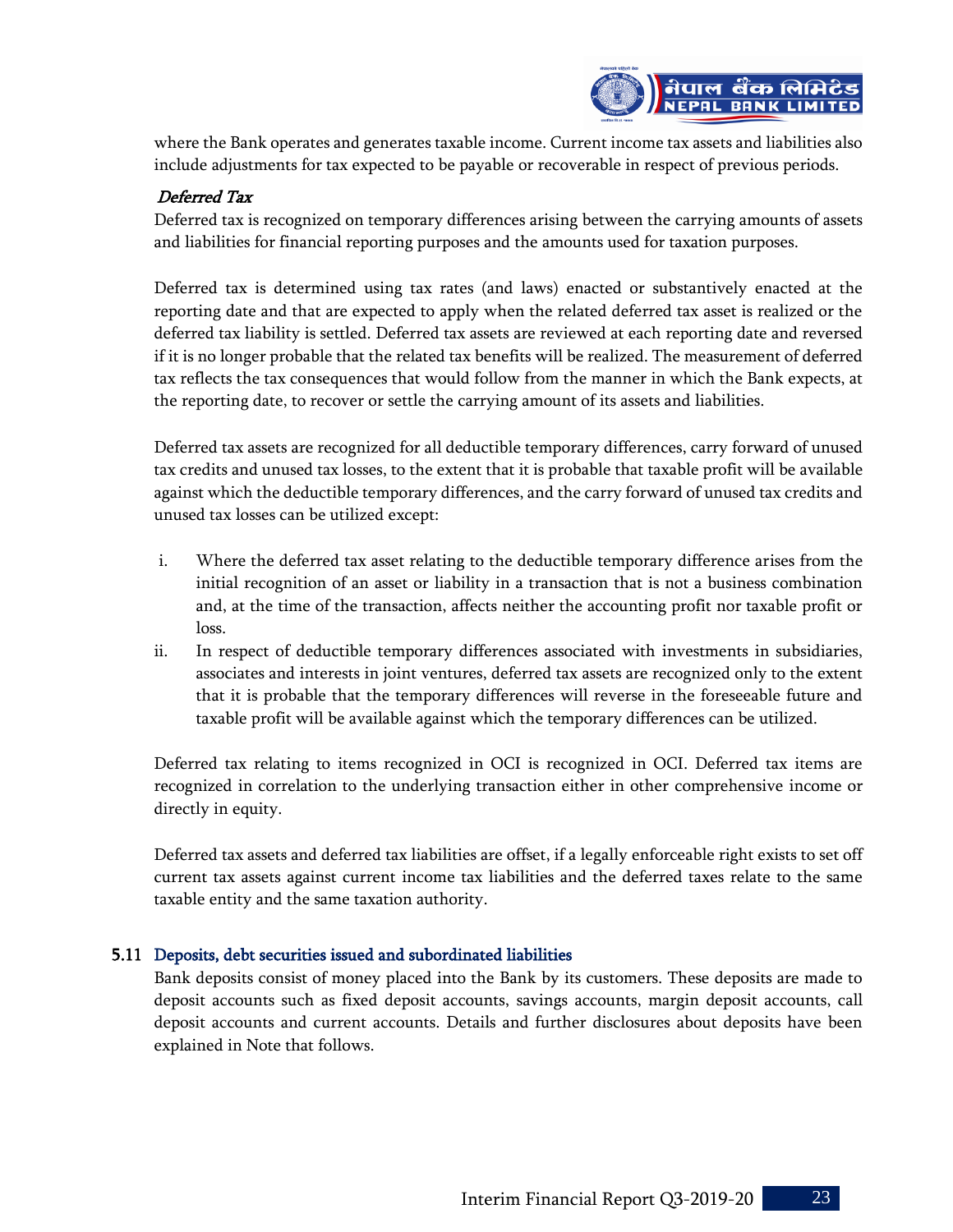

## 5.12 Provisions

Provisions are recognized when the Company has a present legal or constructive obligation as a result of a past event, when it is probable that an outflow of resources will be required to settle the obligation and when the amount can be reliably estimated.

The amount recognized as a provision is the best estimate of the consideration required to settle the present obligation at the end of the reporting period, taking into account the risks and uncertainties surrounding the obligation. When a provision is measured using the cash flows estimated to settle the present obligation, its carrying amount is the present value of those cash flows (when the effect of the time value of money is material).

When some or all of the economic benefits required to settle a provision are expected to be recovered from a third party, a receivable is recognized as asset if it is virtually certain that reimbursement will be received and the amount of the receivable can be measured reliably.

A disclosure for contingent liabilities is made where there is:

- a possible obligation that arises from past events and whose existence will be confirmed only by the occurrence or non-occurrence of one or more uncertain future events not wholly within the control of the entity; or
- present obligation that arises from past events but is not recognized because:
	- $\circ$  It is not probable that an outflow of resources embodying economic benefits will be required to settle the obligation; or
	- o The amount of the obligation cannot be measured with sufficient reliability.

A contingent asset is a possible asset that arises from past events and whose existence will be confirmed only by the occurrence or non-occurrence of one or more uncertain future events not wholly within the control of the entity.

Commitments include the amount of purchase order (net of advances) issued to parties for completion of assets.

Provisions, contingent liabilities, contingent assets and commitments are reviewed at each reporting period.

Provisions for onerous contracts are recognized when the expected benefits to be derived by the Company from a contract are lower than the unavoidable costs of meeting the future obligations under the contract.

# 5.13 Revenue Recognition

Revenue comprises of interest income, fees and commission, foreign exchange income, cards income, disposal income etc. Revenue is recognized to the extent it is probable that the economic benefits will flow to the Bank and the revenue can be reliably measured. Revenue is not recognized during the period in which its recoverability of income is not probable. The bases of incomes recognition are as below:

## Interest income

Interest income is recognized in profit or loss using effective interest method. Effective interest rate is the rate that exactly discounts the estimated future cash payments and receipts through the expected life of financial asset or liability to the carrying amount of the asset or liability. The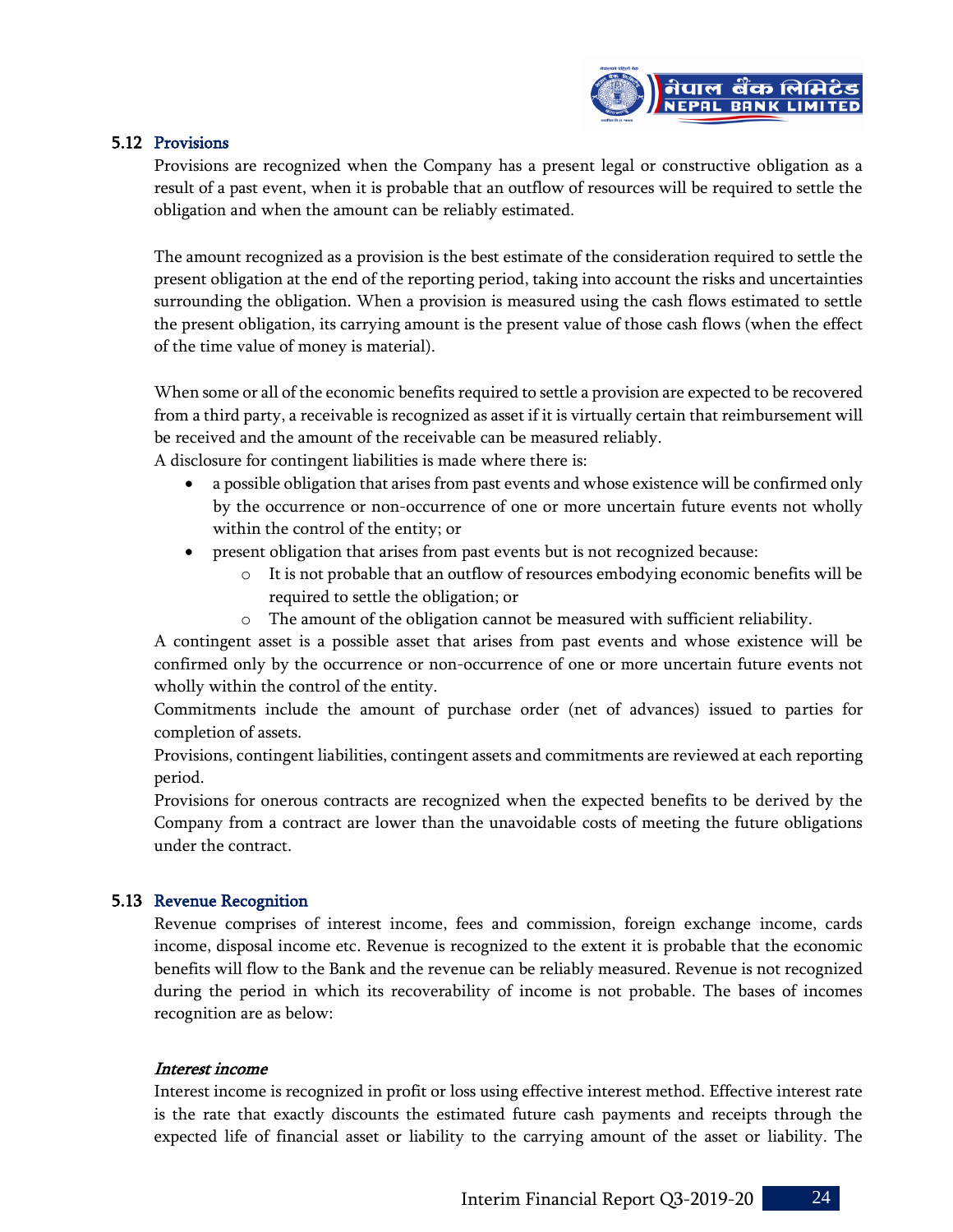

calculation of effective interest rate includes all transactions cost and fee and points paid or received that are integral part of the effective interest. The transaction costs include incremental costs that are directly attributable to the acquisition or issue of financial assets.

Interest income presented in statement of profit and loss includes:

- Interest income on financial assets measured at amortized cost calculated on an effective interest rate method. These financial assets include loans and advances including staff loans, investment in government securities, investment in corporate bonds, investment in NRB Bond and deposit instruments, reverse repos, inter banking lending etc.
- Interest on investment securities measured at fair value, calculated on effective interest rate.
- Income on discounted instruments like bills purchased, documents negotiation is recognized over the period of discounting on accrual basis using effective interest rate.

Interest income on all trading assets are considered to be incidental to the Bank's trading operations and are presented together with all other changes in fair value of trading assets and liabilities in net trading income.

# Fee and commission income

Fees and commission income that are integral to the effective interest rate on a financial asset are included in measurement of effective interest rate. Other fees and commission income including management fee, service charges, syndication fee, forex transaction commission, commission of issue of letter of credit and guarantee are recognized as the related services are performed.

## Dividend income

Dividend on investment in resident company is recognized when the right to receive payment is established. Dividend income are presented in net trading income, net income from other financial instruments at fair value through profit or loss or other revenue based on the underlying classification of the equity instruments.

## Net trading income

Results arising from trading activities include all gains and losses from changes in fair value and related interest income or expense and dividends for financial assets and financial liabilities held for trading. This includes any ineffectiveness recorded in hedging transactions. Net trading income also includes gain on foreign exchange transaction.

# Net income from other financial instrument at fair value through Profit or Loss

Financial assets and financial liabilities classified in this category are those that have been designated by management upon initial recognition. Management may only designate an instrument at fair value through profit or loss upon initial recognition when the following criteria are met, and designation is determined on an instrument-by-instrument basis:

The designation eliminates or significantly reduces the inconsistent treatment that would otherwise arise from measuring the assets or liabilities or recognizing gains or losses on them on a different basis.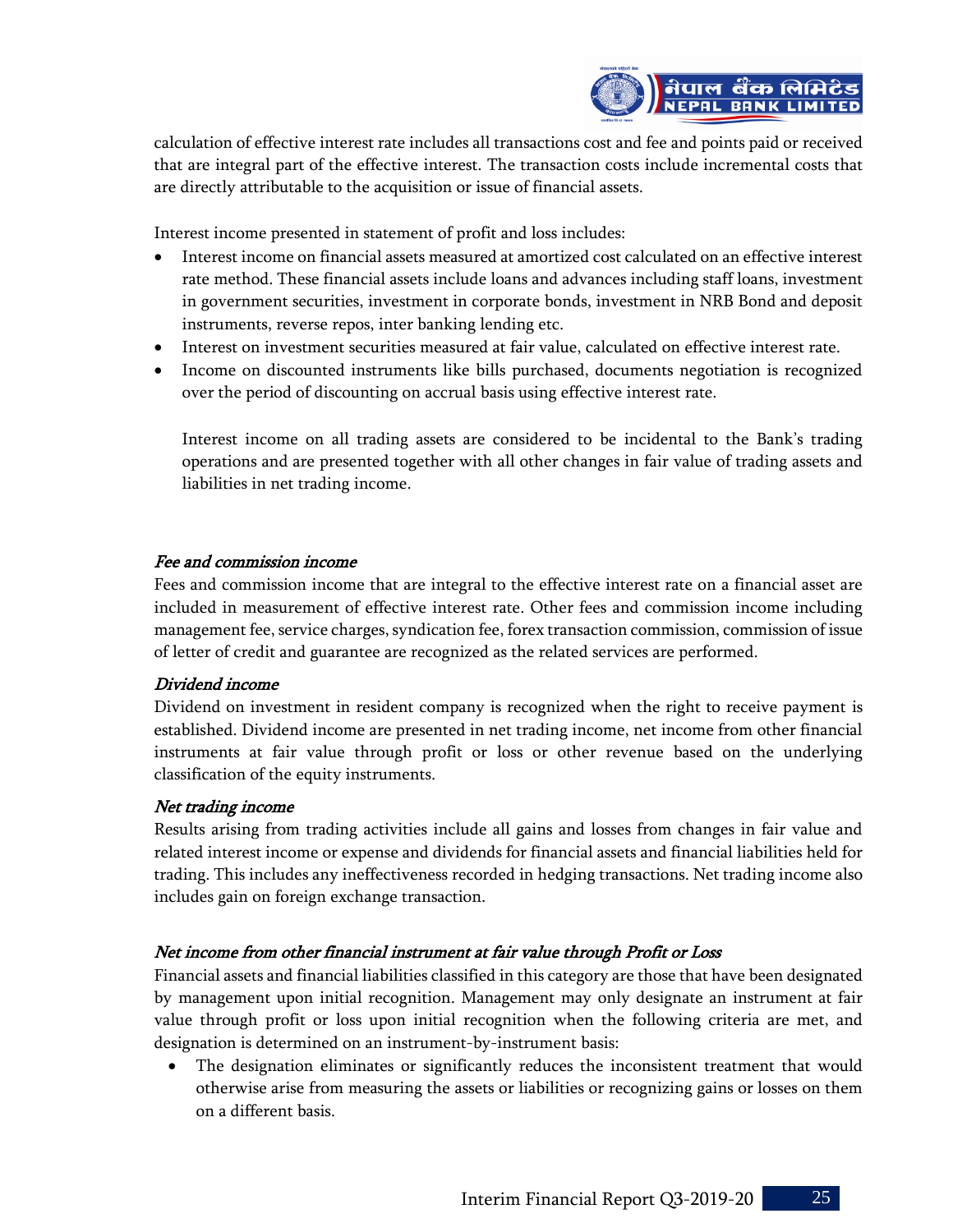

- The assets and liabilities are part of a group of financial assets, financial liabilities or both, which are managed and their performance evaluated on a fair value basis, in accordance with a documented risk management or investment strategy.
- The financial instrument contains one or more embedded derivatives, which significantly modify the cash flows that would otherwise be required by the contract.

Financial assets and financial liabilities at fair value through profit or loss are recorded in the statement of financial position at fair value. Changes in fair value are recorded in Net gain or loss on financial assets and liabilities designated at fair value through profit or loss is recognized in statement of Profit or Loss. Interest earned or incurred is accrued in Interest income or Interest expense, respectively, using the effective interest rate (EIR), while dividend income is recorded in other operating income when the right to the payment has been established.

# 5.14 Interest expense

Interest expense on all financial liabilities including deposits are recognized in profit or loss using effective interest rate method. Interest expense on all trading liabilities are considered to be incidental to the Bank's trading operations and are presented together with all other changes in fair value of trading assets and liabilities in net trading income.

# 5.15 Employees Benefits

# a) Short Term Employee Benefits

Short term employee benefit obligations are measured on an undiscounted basis and are expensed as the related service is provided. A liability is also recognized for the amount expected to be paid under bonus required by the prevailing Bonus Act pay the amount as a result of past service provided by the employee and the obligation can be estimated reliably under short term employee benefits.

Short-term employee benefits include all the following items (if payable within 12 months after the end of the reporting period):

- wages, salaries and social security contributions;
- paid annual leave and paid sick leave;
- non-monetary benefits

# b) Post-Employment Benefit Plan

Post-employment benefit plan includes followings:

## i. Defined Contribution Plan

A defined contribution plan is a post-employment benefit plan under which an entity pays a fixed contribution to a separate entity and has no legal or constructive obligation to pay future amounts. Obligations for contributions to defined contribution plans are recognized as personnel expense in profit or loss in the periods during which the related service are rendered by employees. Pre-paid contributions are recognized as an asset to the extent that cash refund or reduction in future payments is available. Contributions to a defined contribution plan being due for more than 12 months after the end of the period in which the employee render the service are discounted at their present value. The following are the defined contribution plan provided by the Bank to its employees: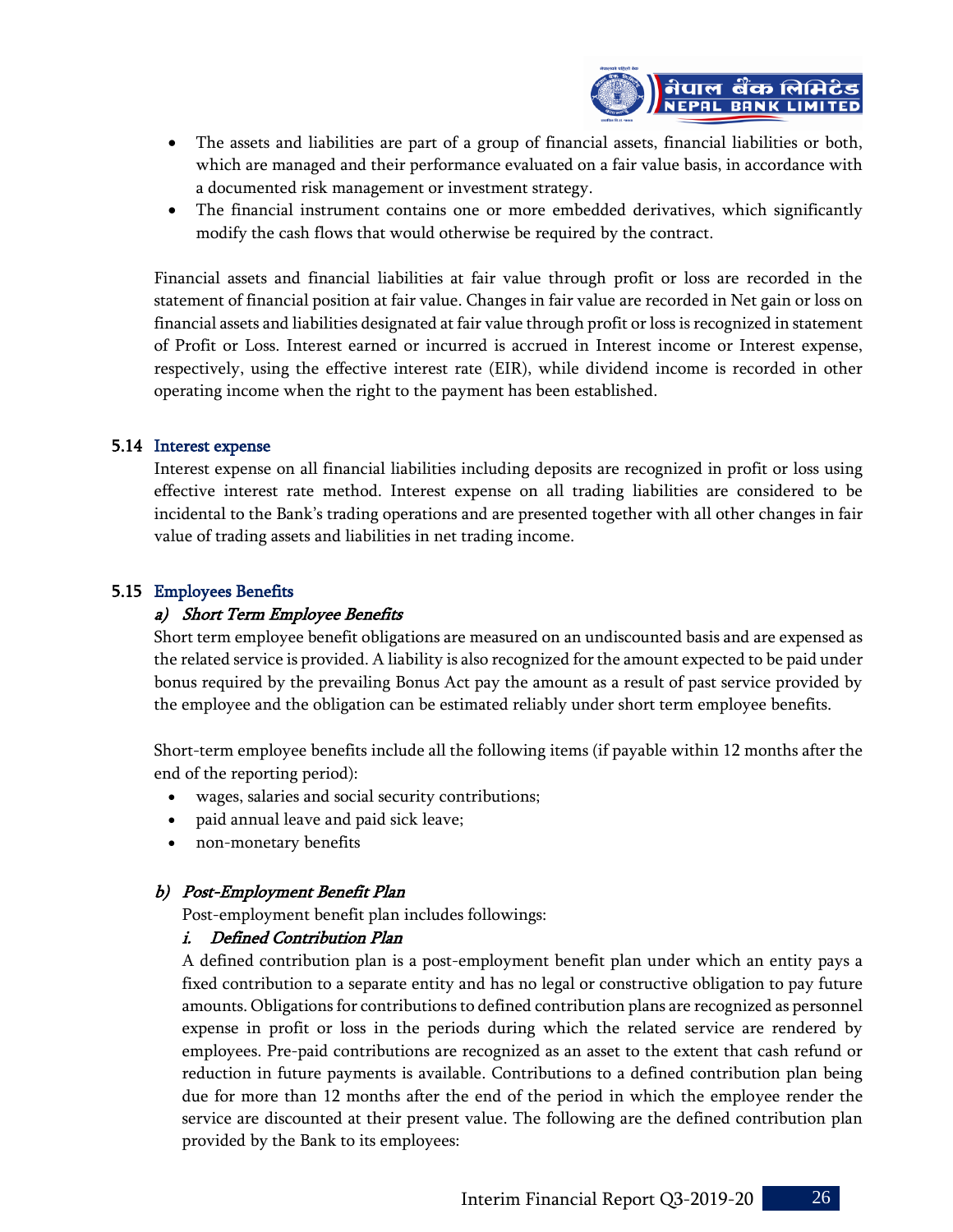

# a) Employees Provident Fund

In accordance with law, all employees of the Bank are entitled to receive benefits under the provident fund, a defined contribution plan in which both the employee and the Bank contribute monthly at a pre-determined rate (currently, 10% of the basic salary plus grades). Bank does not assume any future liability for provident fund benefits other than its annual contribution.

# ii. Defined Benefit Plan

The Bank provides Pension & Gratuity Plan, Retirement Plan and Leave Encashment Plan (in terms of Annual Leave and Sick Leave) as defined benefits to its employees. These benefits are post-employment benefit plans and are paid based on length of service. These benefit plans are funded whereas the Bank makes earmark investment of these funds. The gratuity plan provides for lump sum payments to vested employees at retirement or upon death while in employment or on termination of employment for an amount equivalent defined days' eligible salary payable for each completed year of service.

The pension plan provides for lump sum payments to vested employees at retirement or equated payment till death of the employee (and half thereafter to the spouse of the employee). Further, employees of the Bank are entitled to avail Annual Leave and Sick Leave. The employees can carry forward the un-availed leave and are entitled to encash the cumulative leave at the time of the retirement. The obligation under these plans is calculated by a qualified actuary every year using projected unit credit method.

The following are the defined benefit plans provided by the Bank to its employees:

# a) Gratuity

Bank provides for gratuity on accrual basis covering eligible employees in terms of Employee Service Byelaws of the Bank. The plan provides for lump sum payments to vested employees at retirement or upon death while in employment or on termination of employment for an amount equivalent defined days' eligible salary payable for each completed years of service. The Bank accounts for the liability for gratuity as per the actuarial valuation.

# b) Leave Salary

The employees of the Bank are entitled to carry forward a part of their unavailed/ unutilized leave subject to a maximum limit. The employees can encash unavailed/ unutilized leave partially in terms of Employee Service Byelaws of the Bank. The Bank accounts for the liability for accumulated leave as per the actuarial valuation.

# c) Termination Benefits

Termination benefits are recognized as expense when the Bank is demonstrably committed, without realistic possibility of withdrawal, to a formal plan to provide termination benefits to employees as a result of an offer made to encourage voluntary redundancy. Termination benefits are recognized if the Banks made an offer for voluntary redundancy, it is probable that the offer will be accepted and the number of acceptances can be measured reliably. If the benefits are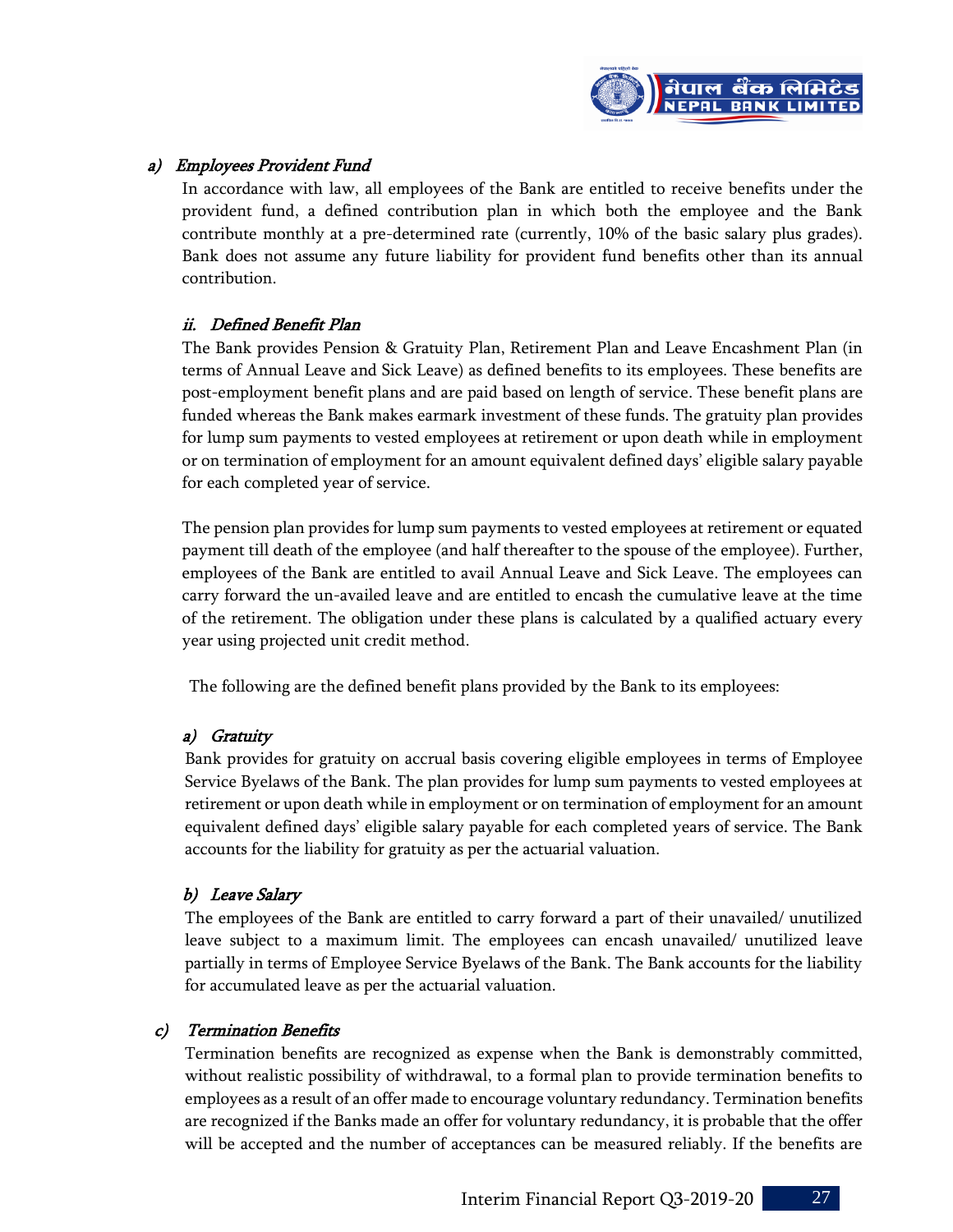

payable in more than 12 months after the reporting date, they are discounted to their present value.

## 5.16 Leases

The determination of whether an arrangement is a lease, or contains a lease, is based on the substance of the arrangement at the inception date and requires an assessment of whether the fulfillment of the arrangement is dependent on the use of a specific asset or assets and the arrangement conveys a right to use the asset, even if that right is not explicitly specified in an arrangement.

## The Bank as a Lessee:

Finance leases that transfer to the Bank substantially all of the risks and benefits incidental to ownership of the leased item, are capitalized at the commencement of the lease at the fair value of the leased property or, if lower, at the present value of the minimum lease payments. Lease payments are apportioned between finance charges and reduction of the lease liability so as to achieve a constant rate of interest on the remaining balance of the liability. Finance charges are recognized in Finance cost in the income statement.

Leased assets are depreciated over the useful life of the asset. However, if there is no reasonable certainty that the Bank will obtain ownership by the end of the lease term, the asset is depreciated over the shorter of the estimated useful life of the asset and the lease term.

Leases that do not transfer to the Bank substantially all the risks and benefits incidental to ownership of the leased items are operating leases. Operating lease payments are recognized as an expense in the income statement on a straight-line basis over the lease term. Where the rentals are structured solely to increase in line with expected general inflation to compensate for the lessor's expected inflationary cost increases, such increases are recognized in the year in which such benefits accrue. Contingent rentals are recognized as an expense in the period in which they are incurred.

## The Bank as a lessor

Leases in which the Bank does not transfer substantially all of the risks and benefits of ownership of the asset are classified as operating leases. Initial direct costs incurred in negotiating an operating lease are added to the carrying amount of the leased asset and recognized over the lease term on the same bases as rental income. Contingent rents are recognized as revenue in the period in which they are earned.

## 5.17 Foreign Currency translation

The items included in the financial statements of the entity are measured using the functional currency of the Bank which Nepalese Rupees is using the exchange rates prevailing at the dates when the transactions were affected.

Monetary assets and liabilities denominated in foreign currencies are translated into the functional currency at the buying rate of exchange at the balance sheet date. Any resulting exchange differences are included in the "Other Operating Income" in statement of profit or loss.

Non-monetary assets and liabilities that are measured at historical cost in a foreign currency are translated into the functional currency using the rate of exchange at the date of initial transaction.

Interim Financial Report Q3-2019-20 28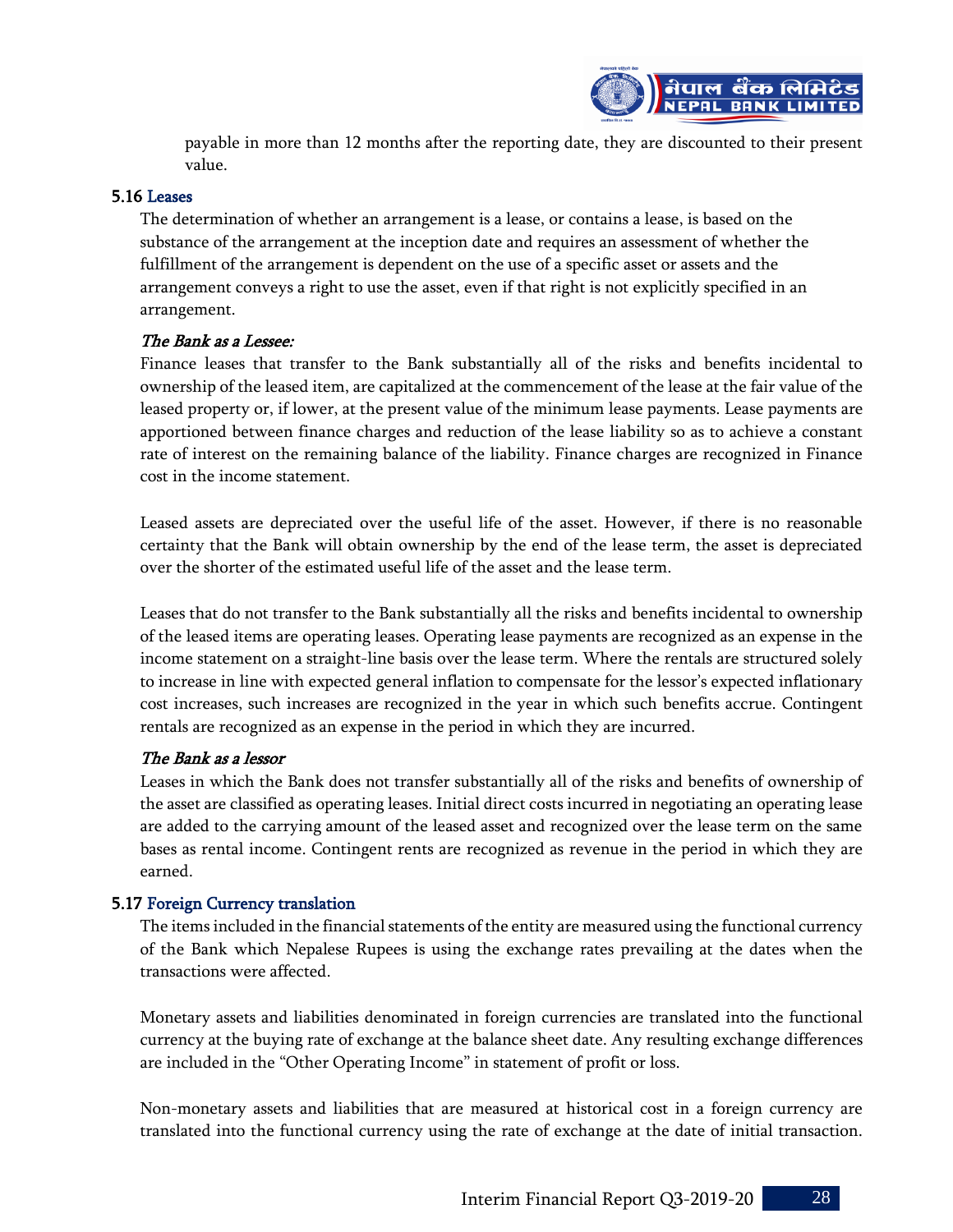

Non-monetary item assets and liabilities measured at fair value in a foreign currency are translated into the functional currency using the rate of exchange at the date the fair value was determined.

Foreign exchange differences arising on settlement of monetary items is included in "Net Trading Income" in statement of profit or loss.

# 5.18 Financial guarantee and loan commitment

The Bank makes available to its customers guarantees that may require that the Bank makes payments on their behalf and enters into commitments to extend credit lines to secure their liquidity needs. Letters of credit and guarantees (including standby letters of credit) commit the Bank to make payments on behalf of customers in the event of a specific act, generally related to the import or export of goods. Such commitments expose the Bank to similar risks to loans and are mitigated by the same control processes and policies.

## 5.19 Share capital and reserves

The Bank classifies the capital instruments as equity instruments or financial liabilities in accordance with the substance with the contractual terms of the instruments. Equity is defined as residual interest in total assets of an entity after deducting all its liabilities. Common shares are classified as equity of the Bank and distributions thereon are presented in statement of changes in equity.

The Bank is required to maintain the capital adequacy ratio imposed by the regulator. The ratio is fixed at 11% for current year and the Bank has maintained the ratio equal to 17.41% as at Ashwin end 2075.

Incremental costs directly attributable to issue of an equity instruments are deducted from the equity.

# 5.20 Earnings per share including diluted

Basic earnings per share is computed by dividing the profit/ (loss) for the year by the weighted average number of equity shares outstanding during the year.

Diluted earnings per share is computed by dividing the profit/ (loss) for the year as adjusted for dividend, interest and other charges to expense or income (net of any attributable taxes) relating to the dilutive potential equity shares, by the weighted average number of equity shares considered for deriving basic earnings per share and the weighted average number of equity shares which could have been issued on the conversion of all dilutive potential equity shares. Potential equity shares are deemed to be dilutive only if their conversion to equity shares would decrease the net profit per share from continuing ordinary operations. Potential dilutive equity shares are deemed to be converted as at the beginning of the period, unless they have been issued at a later date.

There have been no transactions involving ordinary shares or potential ordinary shares between the reporting date and the date of the completion of these financial statements which would require the restatement of earnings per share.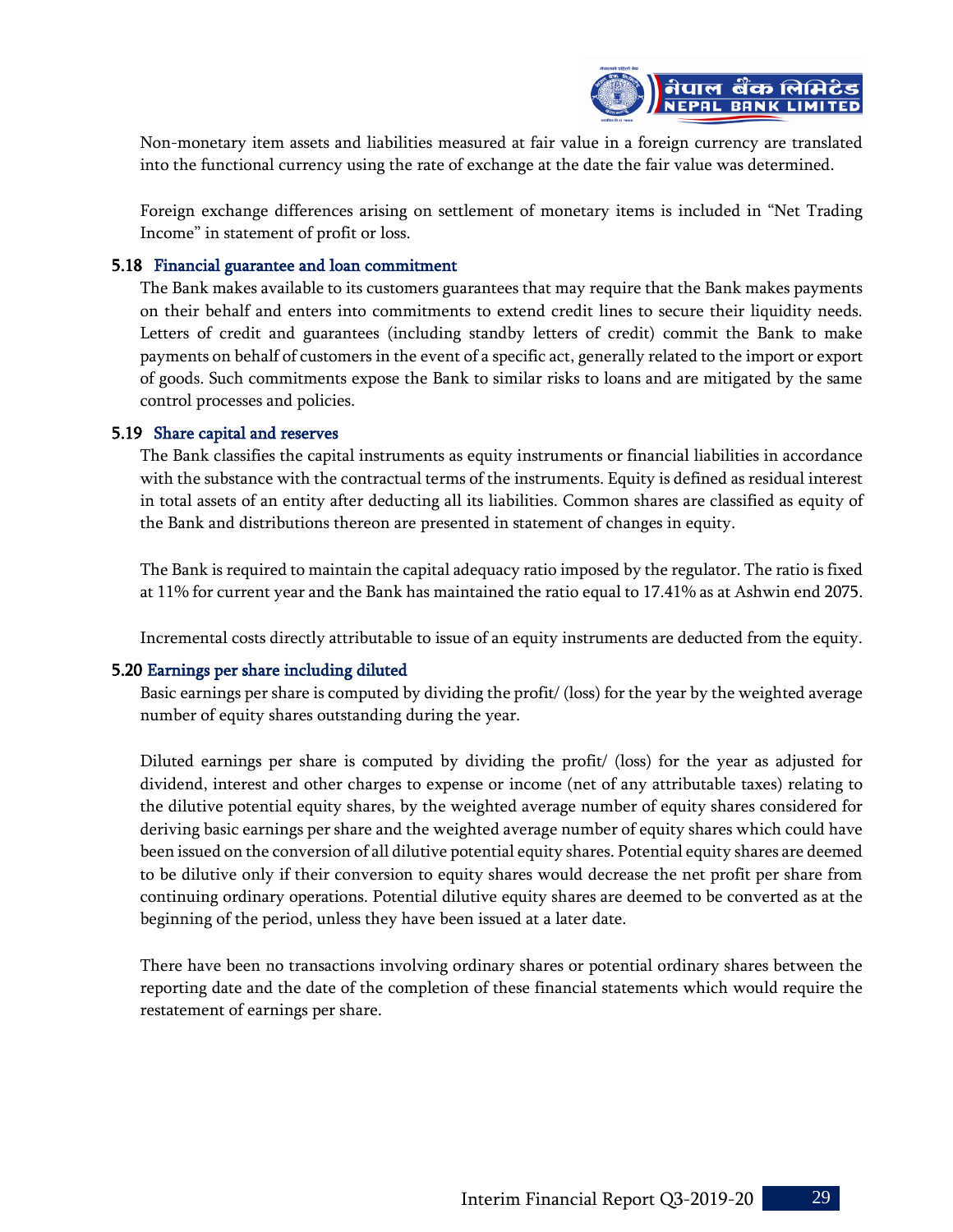

# 6. Segment Information

| <b>Particulars</b><br>Revenues from external customers<br>Intersegment revenues<br>Segment Profit / (Loss) before tax<br>Segment Assets<br>Segment liabilities<br><b>B.</b>                                                                                                                                                                                                         | <b>Current</b><br>Quarter<br>8,087,789,943<br>3,301,444,734<br>105,839,813,855 | <b>Correspondin</b><br><b>g Previous</b><br>year Quarter<br>7,107,487,967<br>3,830,958,005 | <b>Current</b><br>Quarter<br>627,215,610 | <b>Correspondin</b><br><b>g Previous</b><br><b>year Quarter</b><br>488,106,770 116,114,688 | Current<br>Quarter       | Correspondin<br>g Previous<br>year Quarter | <b>Current</b><br>Quarter    | <b>Correspondin<br/>g Previous<br/>year Quarter</b> | Current<br>Quarter | <b>Correspondin<br/>g Previous<br/>year Quarter</b> | <b>Current</b><br>Quarter                        | <b>Correspondin</b><br>g Previous<br>year Quarter |
|-------------------------------------------------------------------------------------------------------------------------------------------------------------------------------------------------------------------------------------------------------------------------------------------------------------------------------------------------------------------------------------|--------------------------------------------------------------------------------|--------------------------------------------------------------------------------------------|------------------------------------------|--------------------------------------------------------------------------------------------|--------------------------|--------------------------------------------|------------------------------|-----------------------------------------------------|--------------------|-----------------------------------------------------|--------------------------------------------------|---------------------------------------------------|
|                                                                                                                                                                                                                                                                                                                                                                                     |                                                                                |                                                                                            |                                          |                                                                                            |                          |                                            |                              |                                                     |                    |                                                     |                                                  |                                                   |
|                                                                                                                                                                                                                                                                                                                                                                                     |                                                                                |                                                                                            |                                          |                                                                                            |                          | 80,820,887                                 | 155,483,653                  | 442,279,422                                         | 1,003,786,910      | 696,116,961                                         | 9,990,390,804                                    | 8,814,812,006                                     |
|                                                                                                                                                                                                                                                                                                                                                                                     |                                                                                |                                                                                            |                                          |                                                                                            |                          |                                            |                              |                                                     |                    |                                                     |                                                  |                                                   |
|                                                                                                                                                                                                                                                                                                                                                                                     |                                                                                |                                                                                            | 627,215,610                              | 488,106,770                                                                                | 112,834,968              | 72,390,769                                 | 155,483,653                  | 442,279,422                                         | (1,316,960,674)    | (1,634,696,147)                                     | 2,880,018,291                                    | 3,199,038,818                                     |
|                                                                                                                                                                                                                                                                                                                                                                                     |                                                                                | 91,338,638,496                                                                             | 22,177,827,705                           | 21,942,483,163                                                                             | $\overline{\phantom{a}}$ |                                            | 10,062,371,228 8,195,055,958 |                                                     | 24,486,257,086     | 25,787,270,299                                      | 162,566,269,874                                  | 147,263,447,916                                   |
|                                                                                                                                                                                                                                                                                                                                                                                     |                                                                                | 123,618,241,072   105,982,475,538                                                          |                                          |                                                                                            | $\overline{\phantom{a}}$ |                                            |                              |                                                     |                    |                                                     | 9,747,401,922   11,409,337,164   133,365,642,994 | 117,391,812,702                                   |
|                                                                                                                                                                                                                                                                                                                                                                                     |                                                                                | Reconciliation of reportable segment profit or loss                                        |                                          |                                                                                            |                          |                                            |                              |                                                     |                    |                                                     |                                                  |                                                   |
|                                                                                                                                                                                                                                                                                                                                                                                     |                                                                                | <b>Particulars</b>                                                                         |                                          |                                                                                            |                          |                                            | <b>Current Quarter</b>       |                                                     |                    |                                                     | Corresponding<br>Previous year Quarter           |                                                   |
| Total profit before tax for reportable segments                                                                                                                                                                                                                                                                                                                                     |                                                                                |                                                                                            |                                          |                                                                                            |                          |                                            | 4,196,978,965                |                                                     |                    |                                                     | 4,833,734,966                                    |                                                   |
| Profit before tax for other Segments                                                                                                                                                                                                                                                                                                                                                |                                                                                |                                                                                            |                                          |                                                                                            |                          |                                            | (1,316,960,674)              |                                                     |                    | (1,634,696,147)                                     |                                                  |                                                   |
| Elimination of inter-segment profit                                                                                                                                                                                                                                                                                                                                                 |                                                                                |                                                                                            |                                          |                                                                                            |                          |                                            |                              |                                                     |                    |                                                     |                                                  |                                                   |
| Elimination of discontinued operation                                                                                                                                                                                                                                                                                                                                               |                                                                                |                                                                                            |                                          |                                                                                            |                          |                                            |                              |                                                     |                    |                                                     |                                                  |                                                   |
| Unallocated amounts:                                                                                                                                                                                                                                                                                                                                                                |                                                                                |                                                                                            |                                          |                                                                                            |                          |                                            |                              |                                                     |                    |                                                     |                                                  |                                                   |
| - Other Corporate expenses                                                                                                                                                                                                                                                                                                                                                          |                                                                                |                                                                                            |                                          |                                                                                            |                          |                                            | 2,320,747,583                |                                                     |                    |                                                     | 2,330,813,108                                    |                                                   |
| <b>Related parties disclosures</b><br>7.<br>The related parties of the Bank which meets the definition of related parties as defined in "NAS 24<br>Related Parties Disclosure" are as follows:<br>7.1 Nepal Government<br>Nepal Government holds 51% shares in the bank and representation in the board of directors of the<br>bank, is considered to be related party to the bank. |                                                                                |                                                                                            |                                          |                                                                                            |                          |                                            |                              |                                                     |                    |                                                     |                                                  |                                                   |

#### B. Reconciliation of reportable segment profit or loss

| <b>Particulars</b>                              | <b>Current Quarter</b>   | Corresponding<br>Previous year Quarter |
|-------------------------------------------------|--------------------------|----------------------------------------|
| Total profit before tax for reportable segments | 4,196,978,965            | 4,833,734,966                          |
| Profit before tax for other Segments            | (1,316,960,674)          | (1,634,696,147)                        |
| Elimination of inter-segment profit             | $\overline{\phantom{a}}$ |                                        |
| Elimination of discontinued operation           | $\overline{a}$           | -                                      |
| Unallocated amounts:                            | $\overline{\phantom{a}}$ |                                        |
| - Other Corporate expenses                      | 2,320,747,583            | 2,330,813,108                          |

## 7. Related parties disclosures

## 7.1 Nepal Government

# 7.2 Key Management Personnel (KMP)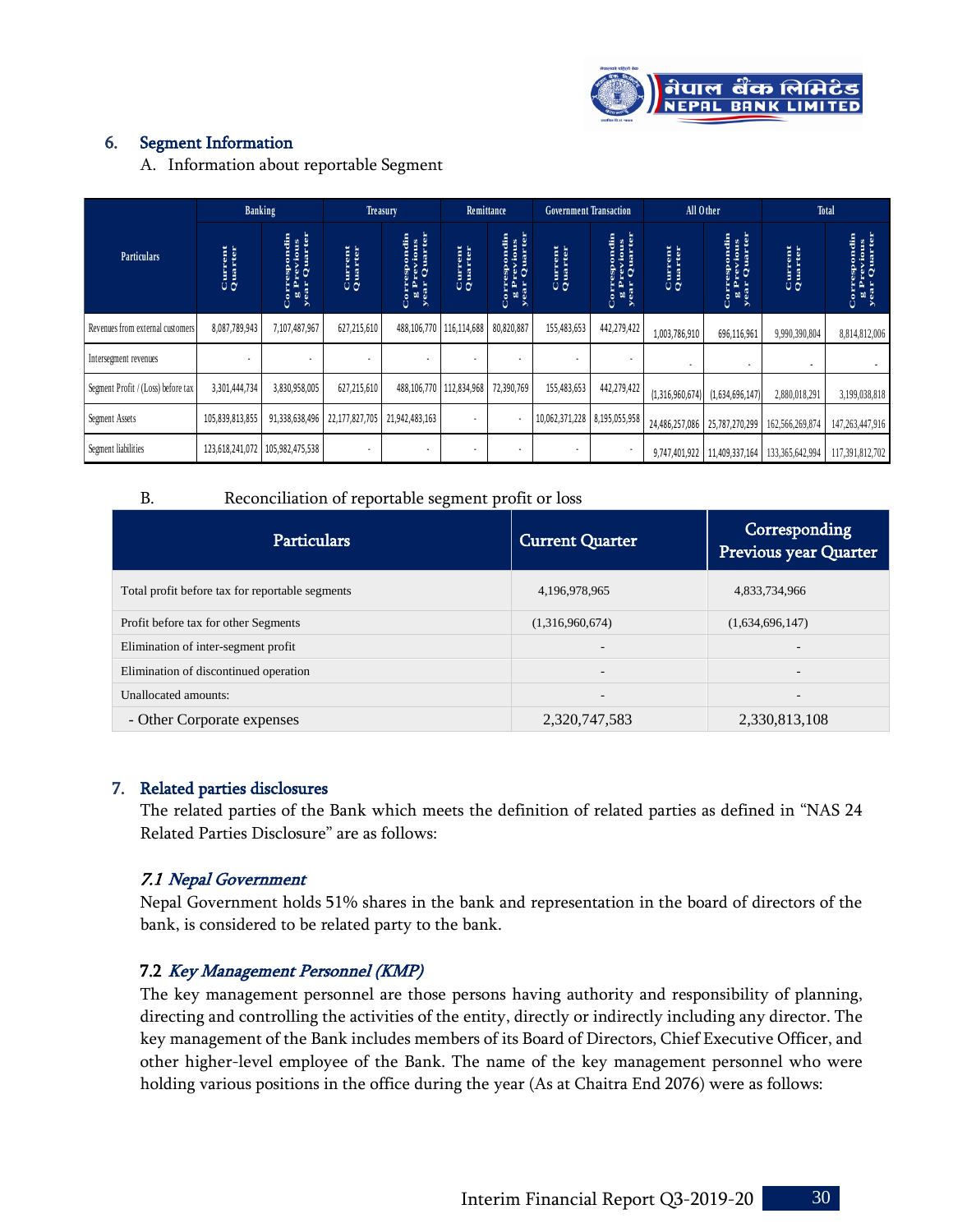

# Name of Directors

| <b>Name</b>                 | Position |
|-----------------------------|----------|
| Basudev Adhikari            | Chairman |
| Dipendra Bikram Thapa       | Member   |
| Ganga Prasad Gyawali        | Member   |
| Dr. Savitri Ranjit Shrestha | Member   |
| Dr. Ram Prasad Ghimire      | Member   |

|   | Name of the Key Management Personnel | Post                                       |
|---|--------------------------------------|--------------------------------------------|
|   | Krishna Bahadur Adhikari             | Chief Executive Officer                    |
|   | Samata Panta                         | Officiating Deputy Chief Executive officer |
| 3 | Laxman Poudel                        | Assistant Chief Executive officer          |
| 4 | Bishwo Raj Baral                     | Acting Assistant Chief Executive officer   |
|   | Prakash Kumar Adhikari               | Acting Assistant Chief Executive Officer   |
| 6 | Hom Bahadur Khadka                   | Acting Assistant Chief Executive Officer   |

# 7.3 Compensation to Key Management Personnel

The members of Board of Directors are entitled for meeting allowances. Salary and allowances are provided to Chief Executive Officer and other member of the management team. Salary and Allowances paid to the Chief Executive Officer is based on the contract entered by the Bank with him whereas compensation paid to other members of management team are governed by Employees Byelaws and decisions made by management time to time in this regard. In addition to salaries and allowances, non- cash benefits like vehicle facility, subsidized rate employees' loan, and termination benefits are also provided to KMP.

The details relating to compensation paid to key management personnel (Director's only) were as follows:

| Particulars    | Upto Chaitra End 2076 |
|----------------|-----------------------|
| Director's Fee | 1,539,800             |
| Other Expenses | 463,847.56            |
| Total          | 2,003,647.56          |

The details relating to compensation paid to key management personnel other than directors were as follows:

| S.N. | <b>Particulars</b>       | Total         |
|------|--------------------------|---------------|
|      | Krishna Bahadur Adhikari | 4,626,540.77  |
|      | Samata Pant (Bhatta)     | 1,786,883.15  |
|      | Laxman Paudel            | 1,873,150.69  |
|      | Bishwo Raj Baral         | 1,829,122.46  |
|      | Prakash Kumar Adhikari   | 1,797,383.14  |
|      | Hom Bahadur Khadka       | 1,776,323.44  |
|      | Total                    | 13,689,403.65 |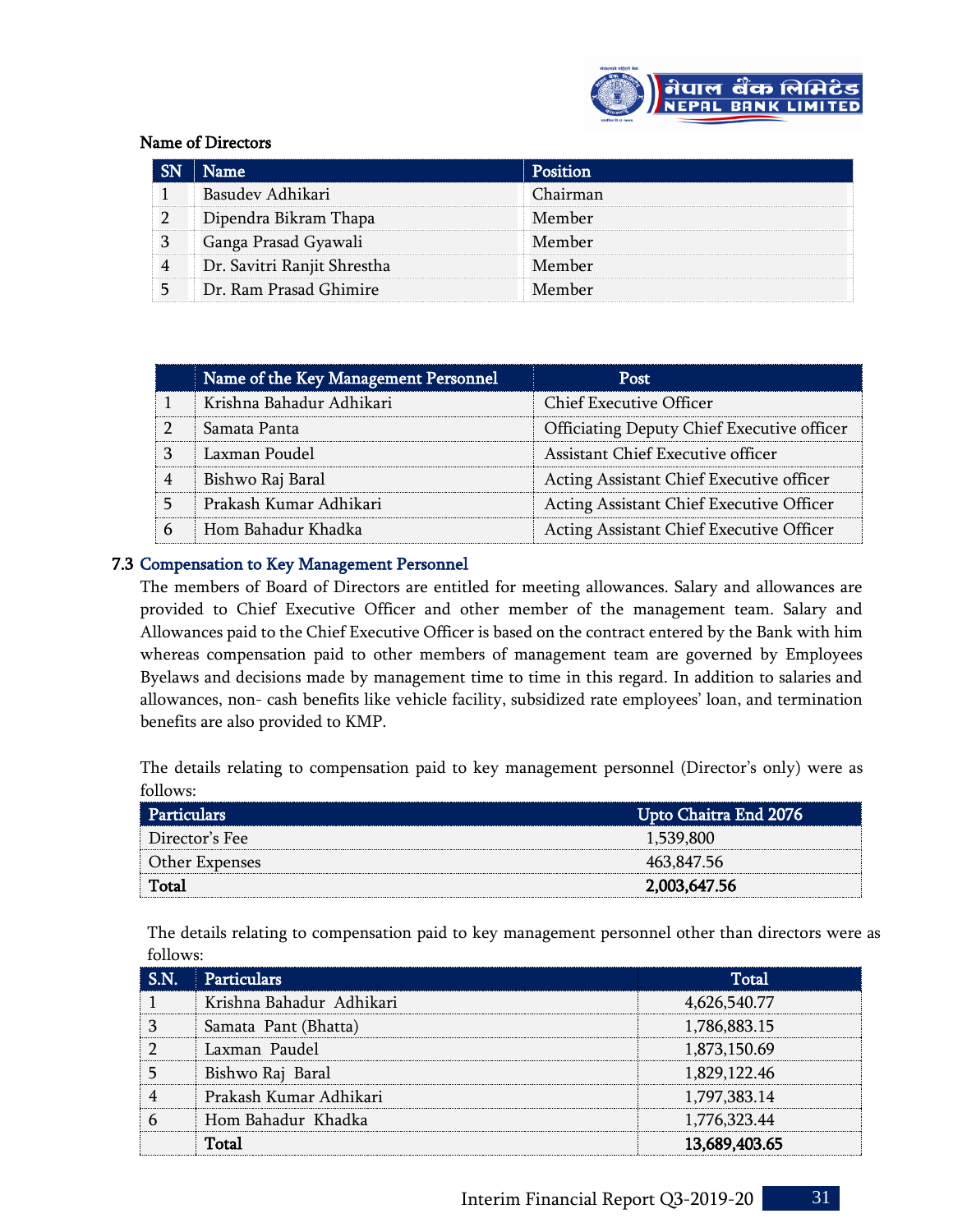

Besides above remuneration, other facilities like staff loan facilities and vehicle facilities were provided to KMPs as per the staff bylaws of the bank.

# 8. Dividend paid (aggregate or per share) separately for ordinary shares or other shares

During the reporting period, the bank has paid NPR. 98,11,14,800 dividend as approved by the AGM dated 2075/09/25.

## 9. Issues, repurchase and repayment of debt and equity securities

Bonus share as approved by the AGM dated 2075/09/25 has not been allotted and no effect has been given in above financials because some legal proceedings have not been completed yet.

## 10. Events after interim period

There are no material events after reporting date affecting financial status as on Chaitra End 2076.

# 11. Effect of changes in the composition of the entity during the interim period including merger and acquisition

No such changes during the interim period as on Chaitra end 2076.

## 12. Use of Carve-outs Adjustment

#### 12.1.1 For Impairment Calculation

An entity shall assess at the end of each reporting period whether there is any objective evidence that a financial asset or group of financial assets measured at amortized cost is impaired. If any such evidence exists, the entity shall apply paragraph 63 of NAS 39: Financial Instruments: Recognition and Measurement, to determine the amount of any impairment loss unless the entity is bank or financial institutions registered as per Bank and Financial Institutions Act, 2073. Bank and Financial Institutions shall measure impairment loss on loan and advances as higher of amount derived as per prudential norms prescribed by Nepal Rastra Bank and amount determined as per paragraph 63. However, bank and financial institutions shall apply paragraph 63 of NAS 39: Financial Instruments: Recognition and Measurement to determine the amount of impairment loss on financial assets other than loan and advances.

# IMPAIRMENT AS PER NAS 39

| Loans and advances to Customers                      | As at 30 <sup>th</sup> Chaitra 2076 |
|------------------------------------------------------|-------------------------------------|
| Loans and advances to Customers (A)                  | 106, 365, 362, 484                  |
| Less:                                                |                                     |
| Impairment allowances $(a + b)$                      | $-2,266,285,649$                    |
| Collective Allowances (a)                            | $-1,364,621,481$                    |
| Individual Allowances (b)                            | $-901,664,168$                      |
| Impairment as percentage of Total Loans and advances | 2.13%                               |

The impact of the application of carve-out in the interim financial statement is as under: Figures in NPR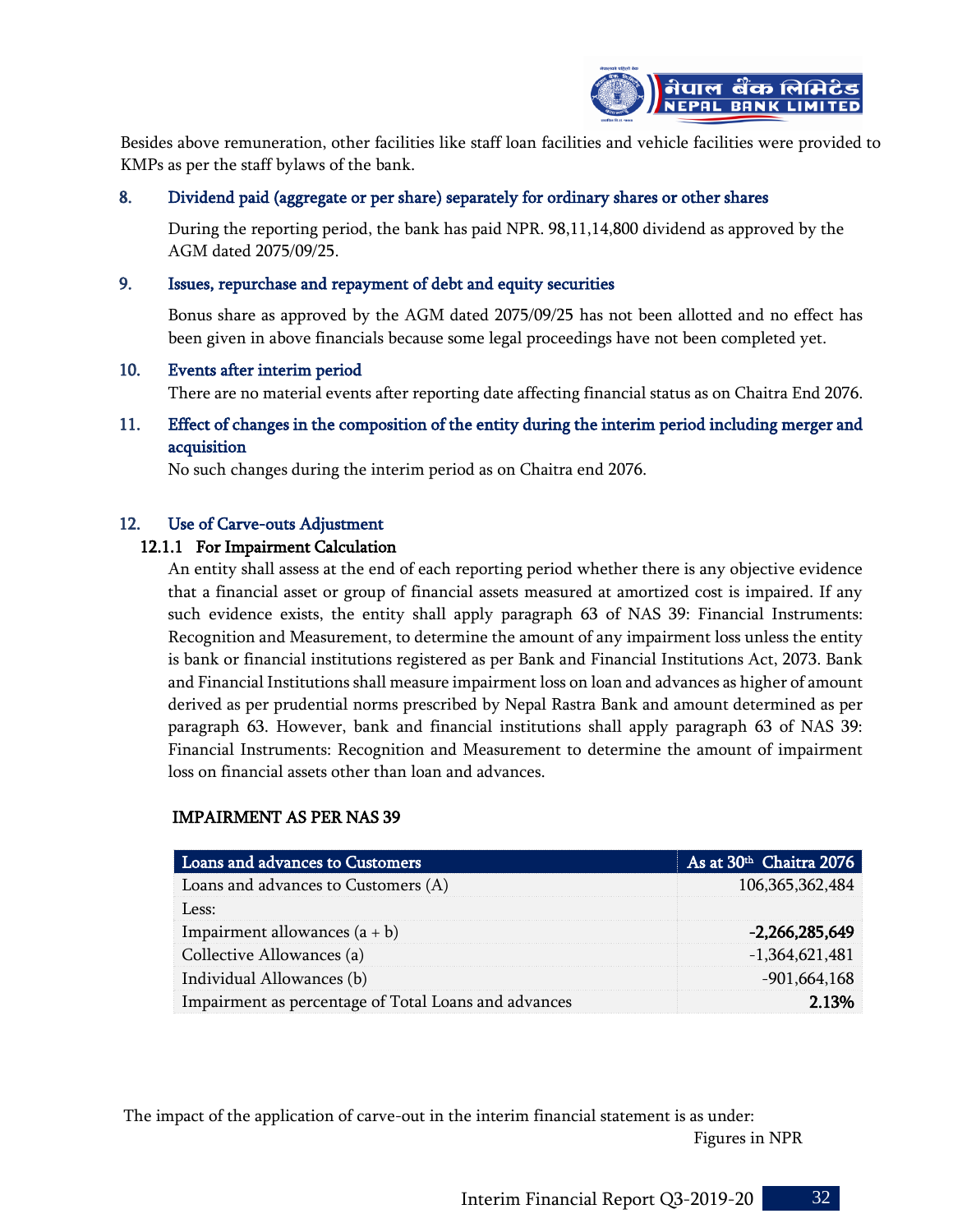

| Impairment Loss as per NFRS         | 2,266,285,649 |
|-------------------------------------|---------------|
| Impairment Loss as per norms of NRB | 3,355,651,316 |

Using the carve-out issued by Institute of Chartered Accountant of Nepal, the higher of the above is taken into consideration for impairment loss on loan and advances for preparation of interim financial statement.

## 12.2 For Using Effective Interest rate

During the reporting period Bank has used the exemption for not calculating Interest Income using Effective Interest Rate (EIR) as Bank has considered such calculation to be impracticable. Accordingly, Bank has used Normal interest rate to charge interest income.

# 12.3 Interest calculation on Impaired Loan and advances

NAS 39 requires when a financial asset or a group of similar financial assets has been written down as a result of an impairment loss, interest income is thereafter recognized using the rate of interest used to discount the future cash flows for the purpose of measuring the impairment loss. The Bank has not considered fees and transaction cost being immaterial. The interest income has been calculated using EIR.

Interest income on loan and advances that are overdue for more than 180 days are not recognized as Interest income citing the recoverability of such amount.

# **Disclosure as per Securities Registration and Issuance Regulation, 2073 (Related to sub Rule (1) of Rule 26)**

## **1. Financial Statements**

#### **A. Statement of Financial Position and statement of profit or Loss** Published along with this report

## **B. Related Party Disclosure**

Parties are considered to be related if any one party has the ability to control the other party or exercise the significant influence over the other party in making financial or operation decision.

Nepal Government holds 51% shares in the bank and has representation in the board of directors of the bank, is considered to be related party to the bank.

The directors, chief executive officer and other key management personnel are also considered to be related party to the bank. No transaction between bank and KMPs was observed other than as prescribed under service bye-laws of the bank and relating to remuneration.

## **C. Major Financial Highlights**

| a. Earnings per Share     |         |  | NPR 27.13 d. Liquidity            | 21.25%     |
|---------------------------|---------|--|-----------------------------------|------------|
| b. Market Value per Share | NPR 251 |  | e. Return on Assets               | 1.57%      |
| c. Price Earnings Ratio   |         |  | Times 9.25 f. Net worth per Share | NPR 296.63 |

## **2. Management Analysis**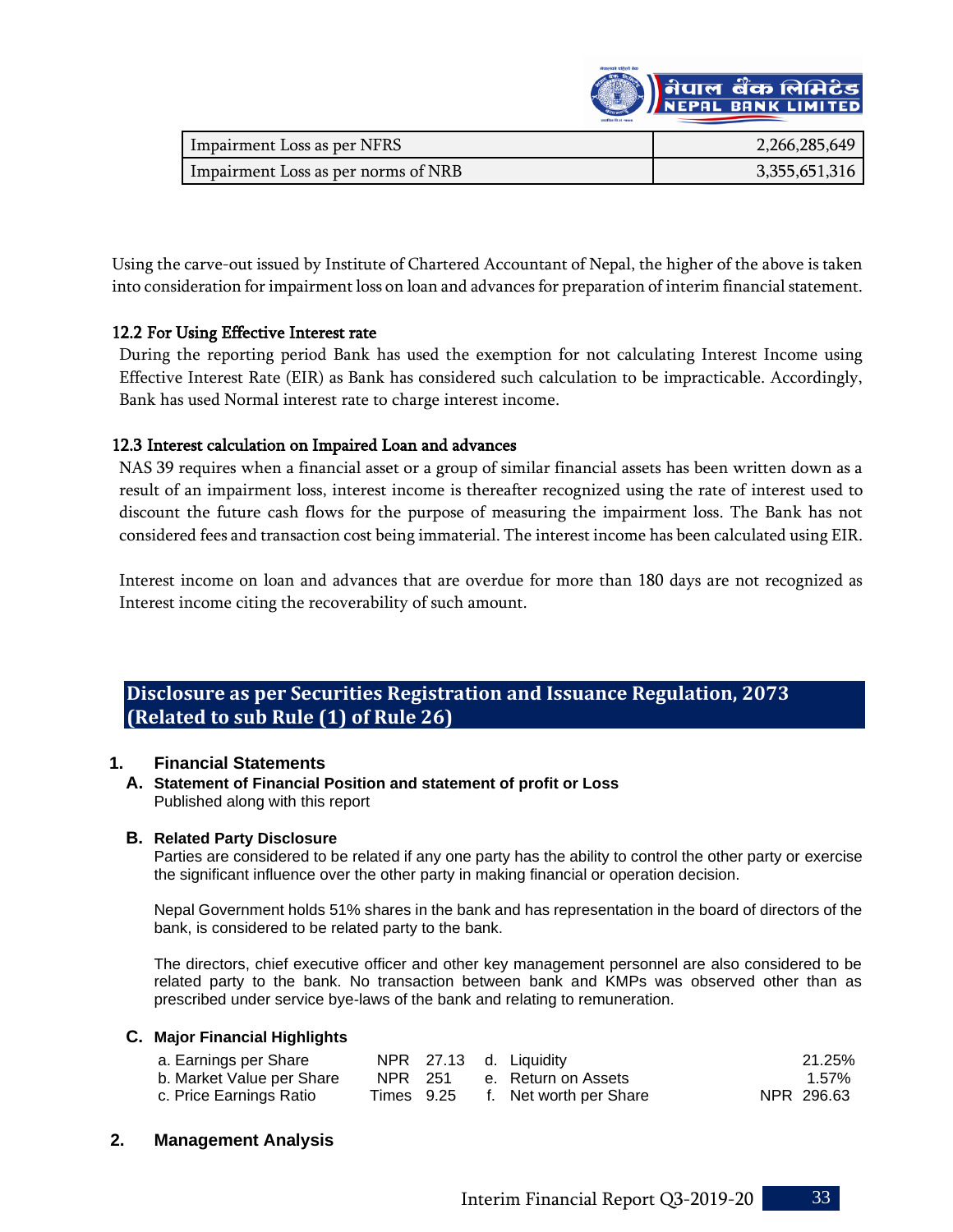

- a. There have been positive changes in the Loan & Advances and sources of fund i.e. deposit in line with the current business environment. Decline in bank's profitability owing to increased interest expenses and decreased fee and commission income has been noticed.
- b. The bank is constantly improving its IT infrastructure, expanding branches as per management intention as well as regulator requirement and adopting digitization as the ultimate means to achieve competitiveness.
- c. The bank is working on building rigorous risk management framework, resilient AML/CFT infrastructure.
- d. The bank aims to achieve its financial goals through sustainable profitability and measured growth in balance sheet size. Our business models remain robust and we continue to seek sound growth with the high degree of our customers' satisfaction.

# **3. Details relating to legal action**

Except in the normal course of banking business, no law-suits of material nature have been filed by or against the bank/promoters/directors/on account of violation of prevailing laws or commission of criminal offences or financial crime.

## **4. Analysis of share transaction and progress of the bank**

- a. Management view on share transaction of the bank at securities market Since price and transaction of the bank's shares are being determined at Nepal Stock Exchange through open share market operations, management view on this is neutral.
- b. Maximum, minimum and last share price of the bank including total number of shares traded and days of transaction during the quarter.

| Maximum Price: NPR 324.00<br>251.00   | Minimum Price: NPR 245.00 | Last Price: NPR |  |
|---------------------------------------|---------------------------|-----------------|--|
| Transaction volume: 72, 98,141 shares | Days of transaction: 46   |                 |  |

# **5. Problems and Challenges**

#### **Internal**

- Loss of skilled human resources resulting from retiring employees as well as switching the job to another organization from the bank.
- Employee development and empowerment in relation to fresh recruitments.
- Increasing operating and employee expenses.

#### **External**

- Adverse impact of global pandemic COVID-19 on various sectors of economy resulting into problem in credit recovery.
- Cost of deposit/fund is increasing in the banking industry.
- Cut-throat competition in the banking sector.
- Changing regulatory framework and its timely adaptation. **Strategy**
- Focus business continuity planning for survival as the COVID-19 may have a far reaching and deep impact on the economy. Replot the post- COVID-19 strategy.
- Revision of retention policy to hold skilled human resources.
- Introduction of new sources of fund/deposit scheme to attract the deposit from corporate and other individuals.
- Better management of assets and liabilities.
- Capitalizing existing array of services by continuous enhancement of service quality to the customers.
- Closely monitoring internal and external environmental changes and adopting proactive approach.
- Different strategies around marketing, innovation and digital banking.
- Robust risk management framework and Resilient AML/CFT framework.